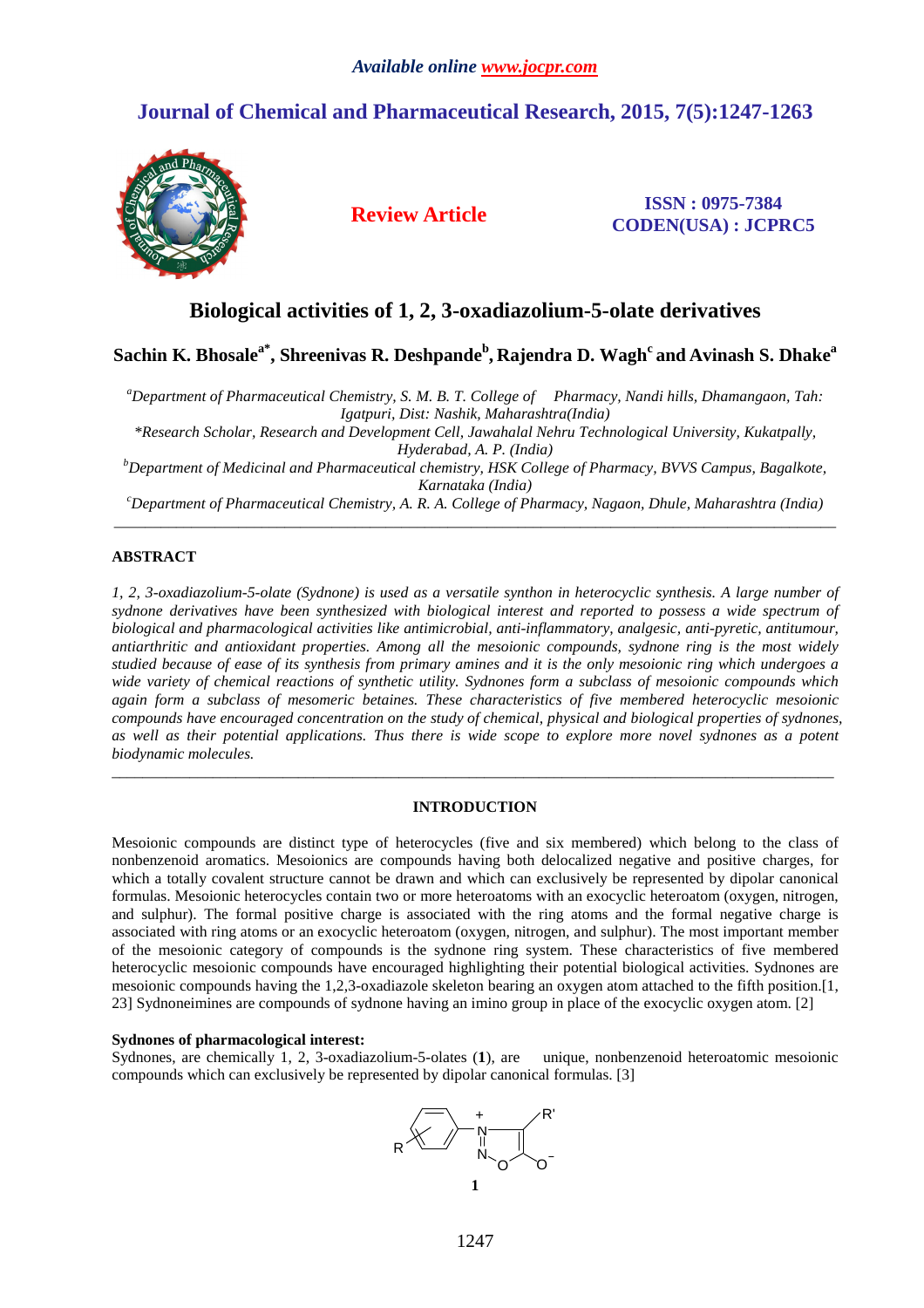The most striking potential applications of sydnone are their antioxidant, antimicrobial, anti-inflammatory, analgesic and anti-tumor activities. A large number of sydnone derivatives have been synthesized and reported to possess a wide spectrum of biological and pharmacological activities like antimicrobial, anti-inflammatory, analgesic, anti-pyretic, antitumour, antiarthritic and antioxidant properties. [4, 5, 6, 7, 8, 9, 12, 66]

*\_\_\_\_\_\_\_\_\_\_\_\_\_\_\_\_\_\_\_\_\_\_\_\_\_\_\_\_\_\_\_\_\_\_\_\_\_\_\_\_\_\_\_\_\_\_\_\_\_\_\_\_\_\_\_\_\_\_\_\_\_\_\_\_\_\_\_\_\_\_\_\_\_\_\_\_\_\_*

#### **Anticancer activities**

Greco *et al.*, have screened a series of sydnones for anticancer activity and it was found that, 3-(p-methoxybenzyl) sydnone **2** was effective against carcinoma-755 in mice. The same compound was found inactive against sarcoma-180 and leukemia-1210. [10]



A number of polymethylene-bis-sydnones **3** have been synthesized and shown potent antitumor activity. [11] Satyanarayana *et al*., screened three derivatives (**4a, 4b, 4c**) for *in vitro* cytotoxicity in 56 cell lines representing cancers of non-small cell lung, colon, CNS, melanoma, ovarian, prostate, breast and leukemia and all these compounds exhibited promising activity. Average growth inhibition of 50% was in the range of 1.7-3.5 µM. **4a** was highly selective against SNB-75 tumor cell line of CNS. [13]



**5a** Ar=Ph, R= H, **5b** Ar=Ph, R=4-CH3,**5c** Ar=Ph, R=4-OCH3, **5d** Ar=PH, R=2,4-(OCH3) 2, **5g** Ar=Ph, R=3-Cl, **5h** Ar=Ph, R=2-Cl**5e** Ar=Ph, R=4-NHCOCH3, **5f** Ar=Ph, R=4-Cl, **5g** Ar=Ph, R=3-Cl, **5h** Ar=Ph, R=2-Cl

A series of N- (4'-substituted-3'-nitrophenyl) sydnone with potential antitumor activity was prepared based on active analogues. 4'-fluoro derivative (**6**, R=F) has an improved activity against all three cell lines MCF7 (Breast), NCI-H460 (Lung) and SF-268 (CNS). [14] The effects of new aryl-sydnones, 3-[4-X-3-nitrophenyl] -1,2,3-oxadiazolium-5-olates **(7a, 7b, 7c, 7d)** on the survival of mice bearing Sarcoma 180, Ehrlich carcinoma, B10MCII (Fibrous histiocytoma) and L1210 leukemia ascitic tumors, on proliferation of cultured tumor cells and on synthesis of DNA in L1210 leukemia were determined by Grynberg *et al* [15]. **7a** and **7b** *in-vivo* significantly enhanced the survival of S180, Ehrlich and B10MCII tumor-bearing mice. Furthermore, **7b** showed significant activity against L1210. **7c** and **7d** did not show antitumor activity. **7a** *in vitro* was the most cytotoxic and **7d** being the least active against all the above tumor cells. All screened derivatives inhibited thymidine uptake by L1210 cells. [15]



## **Antioxidant activity**

Compounds of the series 3-(substituted phenyl)-1, 2, 3-oxadiazolium-5-olate have shown potential DPPH radical scavenging activity. Methyl substitution at *ortho* and *meta* position of the phenyl ring of sydnone (**8a, 8b**) improved the radical scavenging activity. Surprisingly, it was observed that methyl substitution at *para* position (**8c**) could not improve radical scavenging activity of 3-phenyl sydnone. Similar observations were made for methoxy substitution. Chloro and nitro substitution at *para* position (**8g, 8h**) and carboxyl and nitro at *ortho* position (**8i, 8j**) showed potent DPPH radical scavenging activity. [9]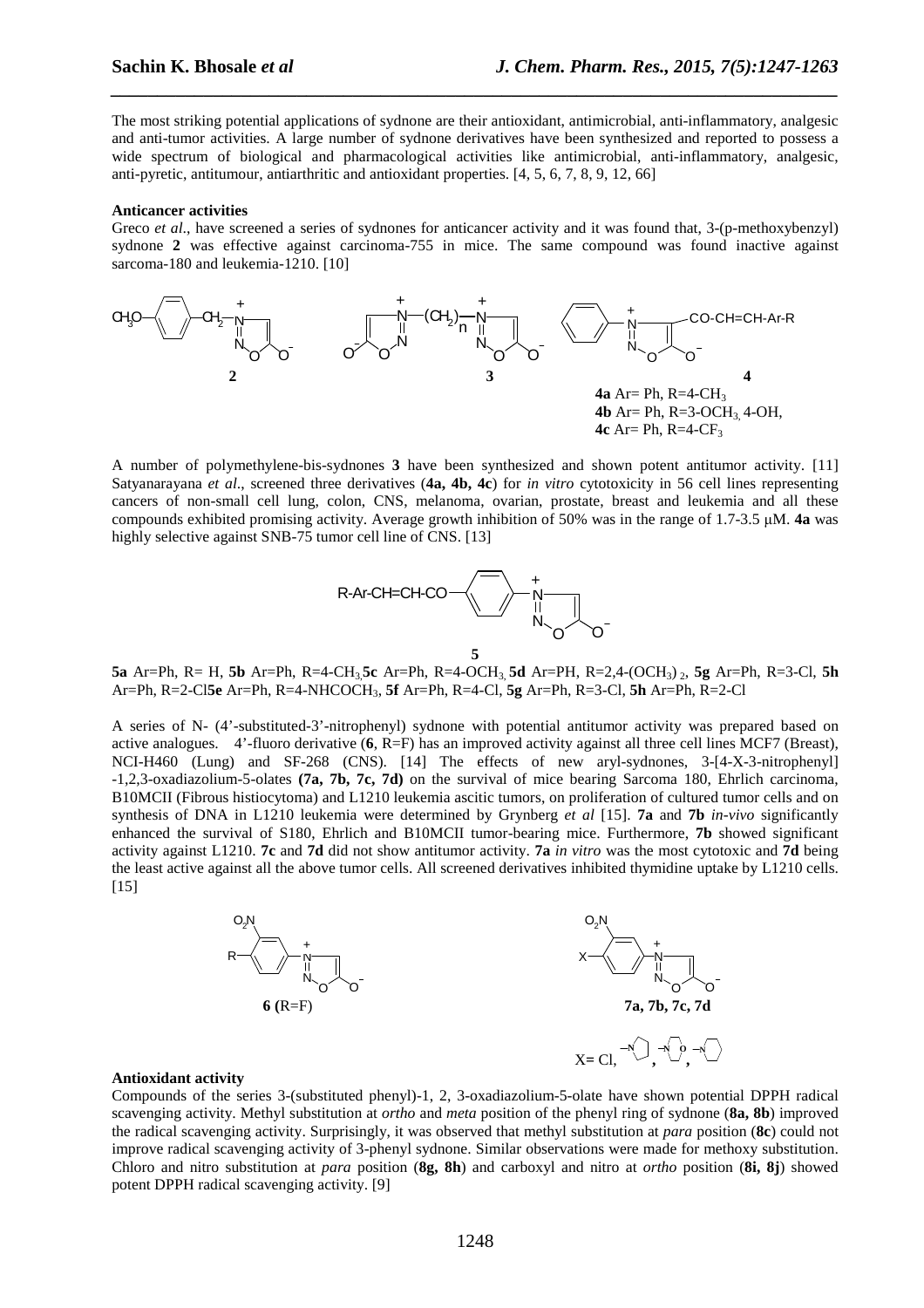

**8a** R=2-CH3, **8b** R=3-CH3, **8c** R=4-CH3, **8d** R=2-OCH3, **8e** R=3-OCH3**, 8 f** R=4-OCH3, **8g** R=4-Cl, **8h** R=4-NO2, **8i** R=2-NO2, **8j** R=2-COOH

Some compounds of the series 4-[1-oxo- (3-substituted aryl)-2-propenyl]-3-phenylsydnones **4** and 3-[4-[3-(substituted aryl)-1-oxo-2- propenyl] phenyl] sydnones **5**, were found to inhibit lipid peroxidation and scavenged superoxides and hydroxyl radicals *in vitro*. The heterocyclic substituted sydnone derivatives that possess 4-oxo-thiazolidine **9** and thiazoline **9a, 9b** groups were prepared by Shih and Ying. [16] Among these compounds, 4-methyl-2- [(3-arylsydnon-4-yl- methylene) hydrazono]-2, 3-dihydro-thiazole-5-carboxylic acid ethyl ester **9a** and 4-phenyl-2- [(3-arylsydnon-4-yl-methylene) hydrazono]-2, 3-dihydro-thiazoles **9b** exhibited the potent DPPH (1, 1-diphenyl-2-picrylhydrazyl) radical scavenging activity, comparable to that of vitamin E. The antioxidant activity of sydnones may have been attributed to various mechanisms, among which are prevention of chain initiation, binding of transition metal ion catalyst, decomposition of peroxides, prevention of continued hydrogen abstraction, reductive capacity and radical scavenging.

**Antihypertensive and antianginal activity:** Sydnone imine compounds showed antihypertensive and antianginal activity. [17] 3-aminosydnoneimine compounds showed reduction in pulmonary systemic blood pressure. [18] Some azodyestuffs containing a sydnone ring were prepared by the diazonium coupling of 3-(para/meta-aminophenyl)sydnones with phenol or 1-naphthol/2-naphthol possesses a significant response of coronary dilation and inhibition of collagen induced platelet aggregation. [19] Molsidomine, N-(ethoxycarbonyl)-3-(4-morpholinyl)-sydnone imine is mesoionic sydnone imine an orally active, long acting vasodilator drug. [20]

## **Diuretic and hypotensive properties:**

Diuretic and hypotensive properties of 3-*sec*-butylsydnone **10**, 3-butyl-4-ethylsydnone **10a** and 3-*iso*-propyl-4-sodium carboxylate sydnone **11** were studied by Fregly *et al*. With comparable doses, **10a** was the most active with respect to urinary output. [21, 22]



## **Antimicrobial activity:**

3-[4-(azidocarbonyl)] phenylsydnone **12** obtained from 3-(4-hydrazinocarbonyl) phenylsydnone on Curtius rearrangement with alcohols, water and amines afforded the corresponding carbamates, 4,4′-(sydnone-3-yl) diphenyl urea and N-aryl-N′- [4-(sydnon-3-yl)phenyl] ureas **(13).** Compounds on one-pot ring conversion yielded the 1, 3, 4-oxadiazolin-2-one derivatives **14**, which on reaction with  $N_2H_4$  gave the 4-amino-1, 2, 4-triazolin-3-ones **15**. All these compounds exhibited moderate antimicrobial activity against *Escherichia coli* (gram-negative), *Micrococcus luteus* (gram-positive) and two fungal strains, *Asperigillus niger* and *Penicillium notatum*. [23-24] Compounds of series 3-[4-(diethylamino) phenyl]-4-(substituted-1-ylsulfonyl) sydnone **16** exhibited moderate activity against *Staphylococcus aureus, Bacillus subtilis, Escherichia coli,* and *Pseudomonas aeruginosa*. [25]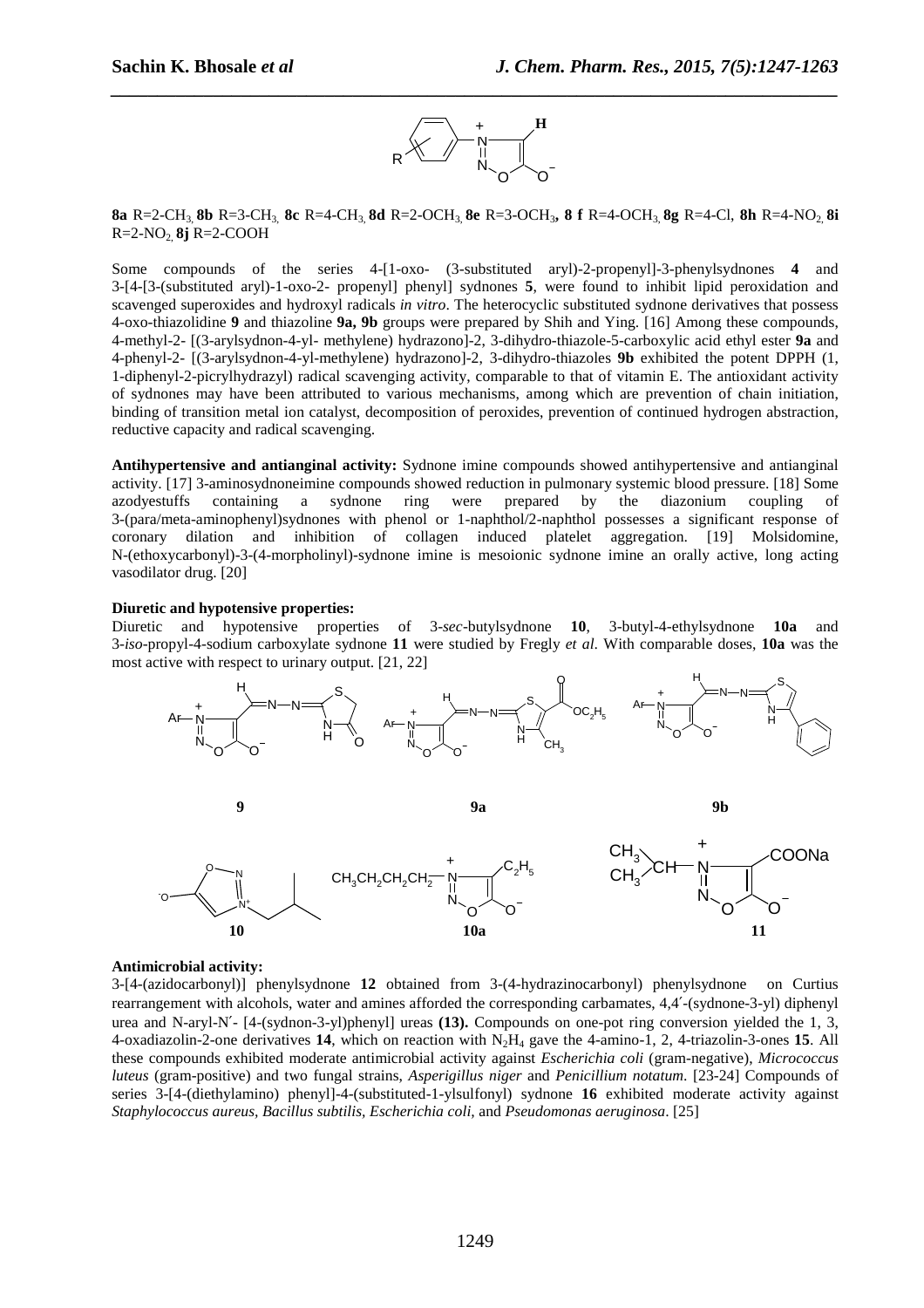

**16a** X=-O, **16b** X=-NH, **16c** X= -CH<sub>2</sub>, **16d** X=-NCH<sub>3</sub> **16e** X=-NCH<sub>3</sub>CH<sub>3</sub> **16f** X=-NC<sub>6</sub>H<sub>5</sub> **16g** X= -N-C<sub>6</sub>H<sub>4</sub>-4-OCH<sub>3</sub> **16h X= -**N-C<sub>6</sub>H<sub>3</sub>-2, 3-Cl **16i X=-**N-C<sub>6</sub>H<sub>4</sub>-4-F **16j X=-N-C**<sub>6</sub>H<sub>3</sub>-2, 6-Cl

Cephanone, 3-(5-methyl-1, 3, 4-thiadiazol-2-ylthiomethyl)-7-[2-(3-sydnone) acetamido]-3-cephem--4-carboxylic acid sodium salt **17** is a semisynthetic cephalosporin derivative with a broad spectrum antibacterial similar to that of cephalothin. The compound was active *in vitro* against a variety of gram-positive and gram-negative bacteria. All tested strains of *Staphylococcus aureus* tested were inhibited by concentrations of 6.2 µg or less of cephanone per ml. [26] In a study undertaken by Hosamani and Badami, 3-[-4-(6'-carbethoxy-5'-arylcyclohex-2'-en-1'-one-3'-yl)]



**18a, 19a** R=H, R'=H**18b, 19b** R=H, R'=CH3**18c, 19c** R=H, R'=OCH3**18d, 19d** R=H, R'=Cl**18e, 19e** R=OCH3, R'=H**18f, 19f** R=OCH3, R'=CH3**18g, 19g** R=OCH3, R'=OCH3**18h, 19h** R=OCH3, R'=Cl**18i, 19i** R=CH3, R'=H **18j, 19j** R=CH3, R'=CH3 **18k, 19k** R=CH3, R'=OCH3 **18l, 19l** R=CH3, R'=Cl **18m, 19m** R=Cl, R'=H **18n, 19n** R=Cl, R'=CH3 **18o, 19o** R=Cl, R'=OCH3 **18p, 19p** R= Cl, R'=Cl

**18** and 4-(1',2',4',5'-tetrahydro-4'-arylindazolin-3'-one-6'-yl) arylsydnones **19** were synthesized and tested for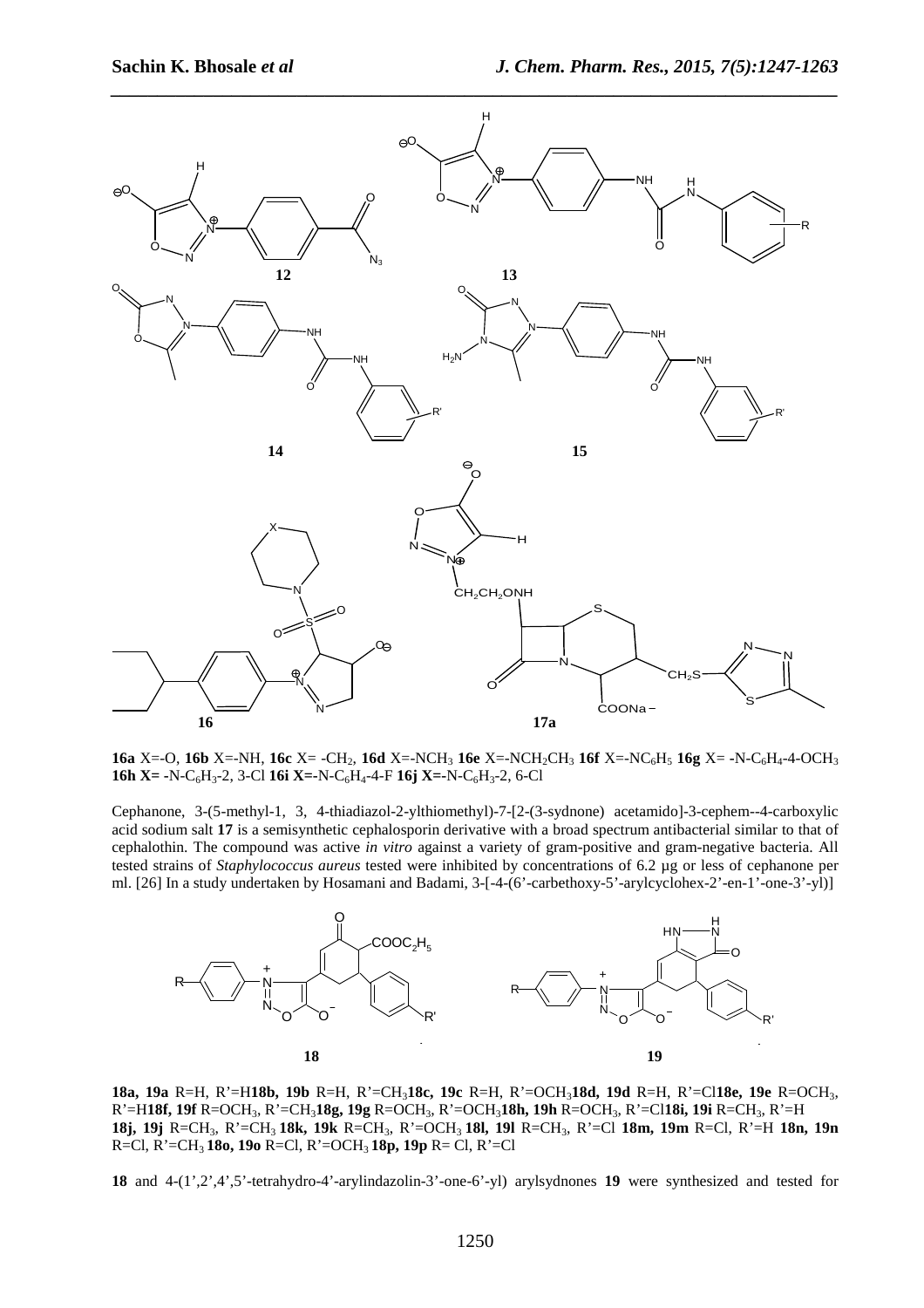antimicrobial activity. The *p-*chloro and *p*-methyl derivative in **18** series showed moderate activity against *Bacillus* and *E. coli*. None of the compounds showed antifungal activity against tested organisms. [27]

*\_\_\_\_\_\_\_\_\_\_\_\_\_\_\_\_\_\_\_\_\_\_\_\_\_\_\_\_\_\_\_\_\_\_\_\_\_\_\_\_\_\_\_\_\_\_\_\_\_\_\_\_\_\_\_\_\_\_\_\_\_\_\_\_\_\_\_\_\_\_\_\_\_\_\_\_\_\_*

A number of 3-aryl-4-[2'-aryl-2', 4', 6', 7'-tetrahydro-(1'H)-1', 5'-benzodiazepine-4'-yl] sydnones **20** were synthesized and screened for antibacterial and antifungal activities by Kavali and Badami. Some of the compounds showed better antibacterial and antifungal activities than the reference drugs used in the study. [28]



**20a** R=H, R'=H, R''=H **20b** R=Br, R'=H, R''=H **20c**R=CH3, R'=H, R''=H **20d**R=Cl, R'=H, R''=H **20e**R=CH3, R'=H, R''=*o*-Cl **20f** R= OCH3, R'=H, R''= H **20g** R=H, R'=H, R''=*o*-Cl **20h** R=H, R'=H, R''=*p*-Cl **20i** R=H, R'=H, R''=*p*-OCH3 **20j** R=H, R'=H, R''=*p*-NO2 **20k** R=CH3 R'=H, R''=*p-*CH3 **20l** R= OCH3, R'=H, R''=*o-*NO2 **20m** R=CH3, R'=H, R''=*p*-Cl **20n** R=CH3, R'=H, R''=*o-*NO2 **20o** R=Br, R'=H, R''=*p*-Cl **20p** R=Cl, R'=H, R''=*p*-CH3 **20q** R=Cl, R'=H, R''=*o*-Cl **20r** R=Cl, R'=H, R''=*p*-NO2 **20t** R=OCH3, R'=H, R''=*o*-Cl

Kalluraya and Vishwanatha synthesized 3-substituted aryl-4-(3-arylaminomethyl-7H-S-triazolo [3, 4-b] [1, 3, 4] thiadiazin-6-yl)-sydnones **21**. Some of the compounds exhibited antifungal activity against *A. niger* and *C. albicans* and antibacterial activity against *S. typhi*, *Klebsiella*, *E. coli, S. aureus* and *B. subtilis*. [29]



**21** 

**21a** R=H, R'=H **21b** R=4-Cl, R'=H **21c** R=2-Cl, R'=H **21d** R=4-CH3, R'=H **21e** R= 4-OCH3, R'=H **21f** R= H, R'=CH3 **21g** R=4-Cl, R'=CH3 **21h** R=2-Cl, R'=CH3 **21i** R=4-CH3, R'=CH3**21j** R=4-OCH3, R'=CH3**21k** R=H, R'=OCH3**21l** R=2-Cl, R'=OCH3**21m** R=4-CH3, R'=OCH3**21n**R=4-OCH3,R'=OCH<sup>3</sup>

A number of sydnone Mannich bases, 1-aminoethyl-3-(substituted)-4-(3-aryl-4-sydnonyldiene)amino-1, 2, 4-triazole-5-thiones **22** were synthesized by Rahiman *et al*., and some compounds have shown antimicrobial, anti-inflammatory, analgesic and CNS depressant activities. [30]



**22** 

$$
\begin{array}{c} \textbf{22a R=H, R'=H, R_{1=}H, R_{2=}} \end{array} \begin{array}{c} \textbf{N} \\ \textbf{22b R=H, R'=H, R_{1=}} \end{array} \begin{array}{c} \textbf{N} \\ \textbf{22c R=H, R'=H, R_{2=}} \end{array} \begin{array}{c} \textbf{N} \\ \textbf{22c R=H, R'=H, R_{1=}H, R_{2=}} \end{array} \begin{array}{c} \textbf{N} \\ \textbf{22c R=H, R'=H, R_{1=}H, R_{2=}} \end{array} \begin{array}{c} \textbf{N} \\ \textbf{22c R=H, R'=H, R^{2}=H, R^{2}=H, R^{2}=H, R^{2}=H, R^{2}=H, R^{2}=H, R^{2}=H, R^{2}=H, R^{2}=H, R^{2}=H, R^{2}=H, R^{2}=H, R^{2}=H, R^{2}=H, R^{2}=H, R^{2}=H, R^{2}=H, R^{2}=H, R^{2}=H, R^{2}=H, R^{2}=H, R^{2}=H, R^{2}=H, R^{2}=H, R^{2}=H, R^{2}=H, R^{2}=H, R^{2}=H, R^{2}=H, R^{2}=H, R^{2}=H, R^{2}=H, R^{2}=H, R^{2}=H, R^{2}=H, R^{2}=H, R^{2}=H, R^{2}=H, R^{2}=H, R^{2}=H, R^{2}=H, R^{2}=H, R^{2}=H, R^{2}=H, R^{2}=H, R^{2}=H, R^{2}=H, R^{2}=H, R^{2}=H, R^{2}=H, R^{2}=H, R^{2}=H, R^{2}=H, R^{2}=H, R^{2}=H, R^{2}=H, R^{2}=H, R^{2}=H, R^{2}=H, R^{2}=H, R^{2}=H, R^{2}=H, R^{2}=H, R^{2}=H, R^{2}=H, R^{2}=H, R^{2}=H, R^{2}=H, R^{2}=H, R^{2}=H, R^{2}=H, R^{2}=H, R^{2}=H, R^{2}=H, R^{2}=H, R^{2}=H, R^{2}=H, R^{2}=H, R^{2}=H, R^{2}=H, R^{2}=H, R^{2}=H, R^{2}=H, R^{2}=H, R^{2}=H, R^{2}=H,
$$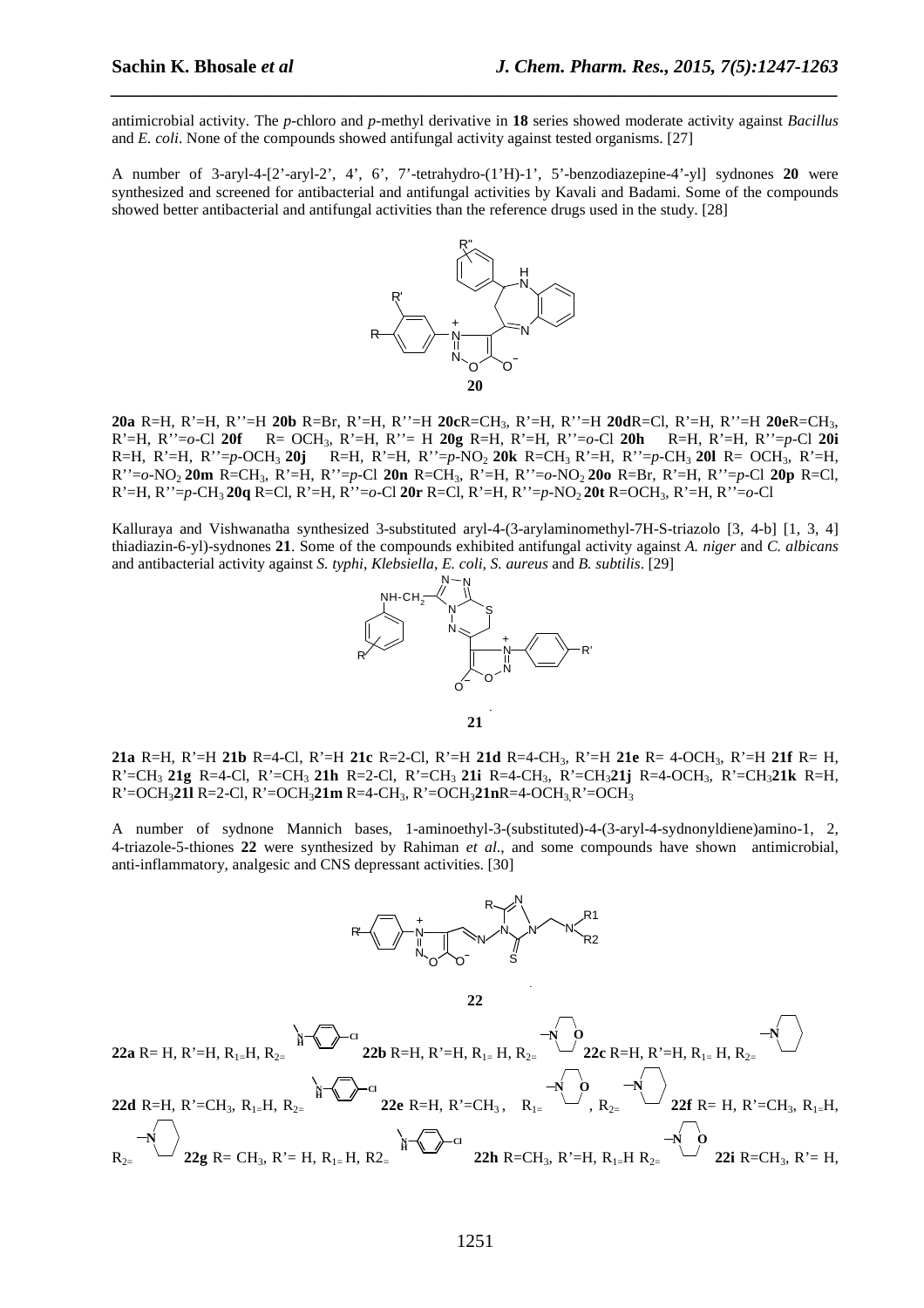$$
R_{1=}H, R_{2=}\n\begin{array}{c}\n\bullet\n\bullet\n\bullet\n\end{array}\n\begin{array}{c}\n\bullet\n\bullet\n\bullet\n\end{array}\n\begin{array}{c}\n\bullet\n\bullet\n\bullet\n\end{array}\n\begin{array}{c}\n\bullet\n\bullet\n\bullet\n\end{array}\n\begin{array}{c}\n\bullet\n\bullet\n\bullet\n\end{array}\n\begin{array}{c}\n\bullet\n\bullet\n\end{array}\n\begin{array}{c}\n\bullet\n\bullet\n\end{array}\n\begin{array}{c}\n\bullet\n\bullet\n\end{array}\n\begin{array}{c}\n\bullet\n\bullet\n\end{array}\n\begin{array}{c}\n\bullet\n\bullet\n\end{array}\n\begin{array}{c}\n\bullet\n\bullet\n\end{array}\n\begin{array}{c}\n\bullet\n\bullet\n\end{array}\n\begin{array}{c}\n\bullet\n\bullet\n\end{array}\n\begin{array}{c}\n\bullet\n\bullet\n\end{array}\n\begin{array}{c}\n\bullet\n\bullet\n\end{array}\n\begin{array}{c}\n\bullet\n\end{array}\n\begin{array}{c}\n\bullet\n\end{array}\n\begin{array}{c}\n\bullet\n\end{array}\n\end{array}\n\begin{array}{c}\n\bullet\n\end{array}\n\begin{array}{c}\n\bullet\n\end{array}\n\begin{array}{c}\n\bullet\n\end{array}\n\begin{array}{c}\n\bullet\n\end{array}\n\begin{array}{c}\n\bullet\n\end{array}\n\end{array}\n\begin{array}{c}\n\bullet\n\end{array}\n\begin{array}{c}\n\bullet\n\end{array}\n\begin{array}{c}\n\bullet\n\end{array}\n\begin{array}{c}\n\bullet\n\end{array}\n\begin{array}{c}\n\bullet\n\end{array}\n\begin{array}{c}\n\bullet\n\end{array}\n\end{array}\n\begin{array}{c}\n\bullet\n\end{array}\n\begin{array}{c}\n\bullet\n\end{array}\n\begin{array}{c}\n\bullet\n\end{array}\n\begin{array}{c}\n\bullet\n\end{array}\n\end{array}\n\begin{array}{c}\n\bullet\n\end{array}\n\begin{array}{c}\n\bullet\n\end{array}\n\begin{array}{c}\n\bullet\n\end{array}\n\begin{array}{c}\n\bullet\n\end{array}\n\end{array}\n\begin{array}{c}\n\bullet\n\end{array}\n\begin{array}{c}\n\bullet
$$

Mannich base of sydnones, 3-aryl-4-[2'-(1''-methylaminobenzimidazole)-thiazol-4'-yl]sydnones **23** and 1'',3''-bis-{3-aryl-4-[(2'-aminomethyl)thiazol-4'-yl] sydnonyl]benzimidazol-2''-thiones **24**, have shown antifungal activity against *R. bataticola* and *C. albicans* and methyl substituted compounds showed enhanced antifungal activity. [31]



**23 23a**  $R^1$ ,  $R^2 = H$  **23b** $R^1 = 4$ -CH<sub>3</sub>;  $R^2 = H$  **23c**  $R^1 = 2$ -CH<sub>3</sub>;  $R^2 = H$  **23d**  $R^1 = 4$ -OCH<sub>3</sub>;  $R^2 = H$  **23e**  $R^1 = 2$ -OCH<sub>3</sub>;  $R^2 = H$  $23f R^1 = 4-Cl; R^2 = H 23g R^1 = 3-Cl; R^2 = H 23h R^1 = 4-Br; R^2 = H 23i R^1 = 3-CH_3; R^2 = 4-CH_3 23j R^1 = 3-Cl; R^2 = 4-CH_3$ 



**24 24a**  $R^1$ ,  $R^2$  =H **24b**  $R^1$ =4-CH<sub>3</sub>;  $R^2$  =H **24c**  $R^1$ =2-CH<sub>3</sub>;  $R^2$  =H **24d**  $R^1$  =4-OCH<sub>3</sub>;  $R^2$  =H **24e**  $R^1$  =2-OCH<sub>3</sub>;  $R^2$  =H  $24$ f R<sup>1</sup>=4-Cl; R<sup>2</sup> =H 24g R<sup>1</sup>=3-Cl; R<sup>2</sup> =H 24h R<sup>1</sup>= 4-Br; R<sup>2</sup> =H 24i R<sup>1</sup>= 3-CH<sub>3</sub>; R<sup>2</sup> =4-CH<sub>3</sub> 24j R<sup>1</sup>=3-Cl; R<sup>2</sup> =4-CH<sub>3</sub>



**25a**R= H, R1=H **25b**R=H, R1=4-CH3 **25c** R=H, R1=2-CH3 **25d** R=H, R1=4-OCH3 **25e** R=H, R1=2-OCH3 **25f** R=H, R1= 4-Cl **25g** R=H, R1=3-Cl **25h** R=H, R1=4-Br **25i** R=3-CH3, R1=4-CH3 **25j** R=2-CH3, R1=5-CH3 **25k** R=4-CH3, R1=3-Cl **25l** R=2-OCH3, R1=4-Cl **25m** R=4-Cl, R1=3-F

**25** 



**26** 

**26a** R=H, R1=H **26b** R=H, R1=4-CH3 **26c** R=H, R1=2-CH3 **26d** R=H, R1=4-OCH3 **26e** R=H, R1=2-OCH3 **26f** R=H, R1=4-Cl **26g** R=H, R1=3-Cl **26h** R=H, R1=4-Br **26i** R=3-CH3, R1=4-CH 3 **26j** R=2-CH3, R1=5-CH3 **26k** R=4-CH3, R1=3-Cl **26l** R=2-OCH3, R1=3-Cl **26m** R=4-Cl, R1=3-F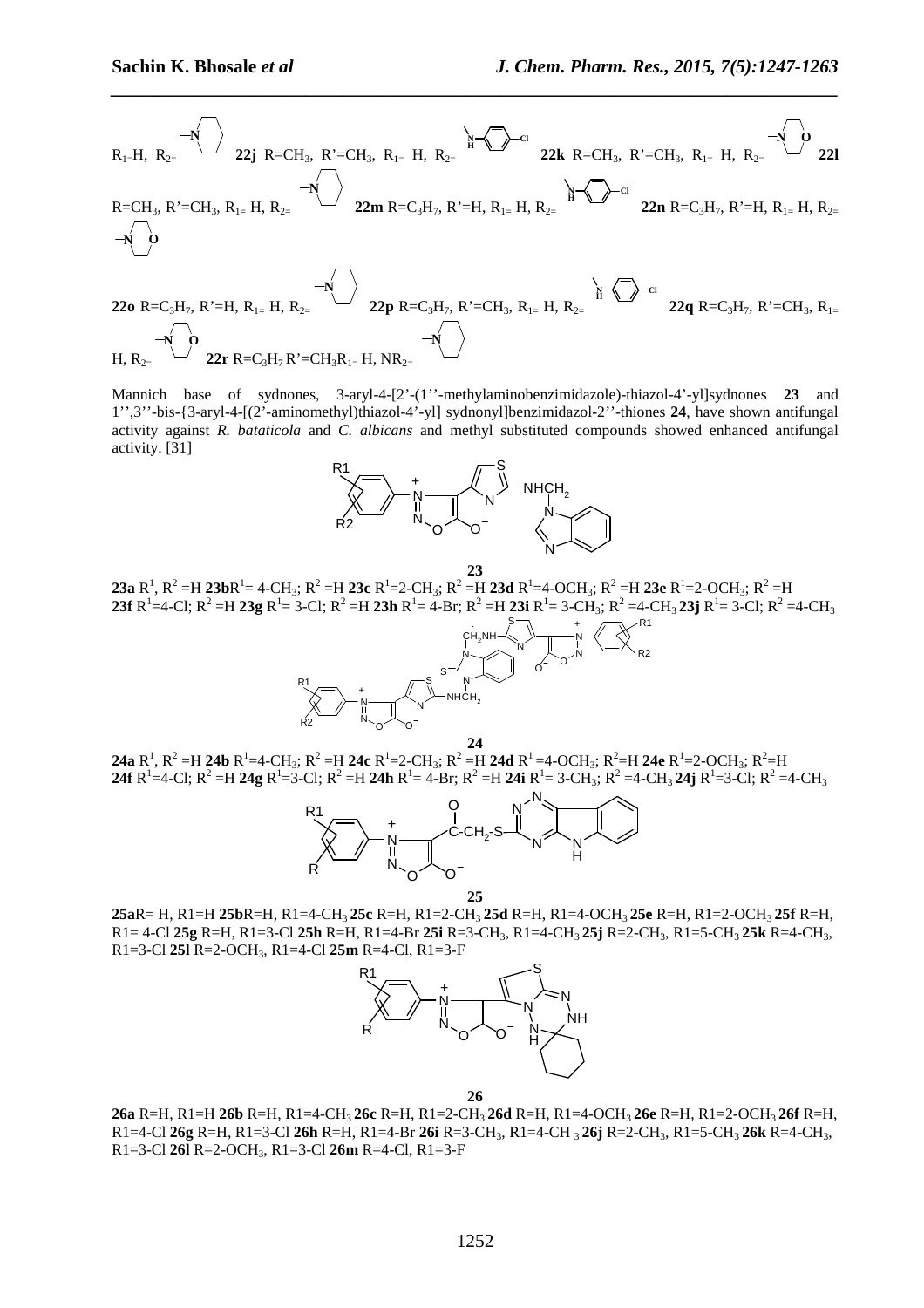CH<sup>3</sup>



*\_\_\_\_\_\_\_\_\_\_\_\_\_\_\_\_\_\_\_\_\_\_\_\_\_\_\_\_\_\_\_\_\_\_\_\_\_\_\_\_\_\_\_\_\_\_\_\_\_\_\_\_\_\_\_\_\_\_\_\_\_\_\_\_\_\_\_\_\_\_\_\_\_\_\_\_\_\_*

**27a** R=H, R'=H **27b** R=CH3, R'=H **27c** R=OCH3, R'=H **27d** R=Cl, R'=H **27e** R=H, R'=Br **27f** R=CH3, R'=Br **27g** R=OCH3, R'=Br **27h** R=Cl, R'=Br **27i** R=H, R'=Cl **27j** R=CH3, R'=Cl **27k** R=OCH3, R'=Cl **27l** R=Cl, R'=Cl

A number of 3-aryl-4-[3-(1', 2'. 4'-triazino-5', 6'-b] indolo) mercaptoacetyl] sydnones **25** were synthesized and tested for antibacterial and antifungal activity by cup plate method against *E. coli*, *P. pyccyanous* and *A. niger*, *R. bataticola* respectively by Mallur and Badami. [32] The halogen substituted derivatives of these compounds showed both the activities substantially. In an investigation by Mallur and Badami, [33] 3-aryl-4- [6'-spiro (cyclohexane-1'', 3''-(4'-H)-[2H] thiazolo [3, 2-b]-S-tetrazino] sydnones **26** were synthesized and tested for antibacterial / antifungal activities. Only the halogenated compounds showed antibacterial activity against *E. coli* and *P. pyocyanous* and antifungal activity against *A. niger* and *R. bataticola*. A series of 3-aryl-4-[2-(3'-coumarylidene hydrazino)-4-thiazolyl] sydnones **27** reported moderate antibacterial activity at 20 mg concentration against *E. coli* and inactive against *S. aureus* for all the synthesized compounds. The methyl and halogen substituted derivatives showed equal activity to that of standard drug against *A. niger* and *C. albicans*. [34]

Novel 3-aryl-4-[2'-(8''-hydroxy-7''-quinolinylmethylamino)-thiazol- 4'-yl] sydnones **28** and 3-aryl-4- [2'-(3''-acetyl-2''-hydroxybenzylamino)-thiazol-4'-yl] sydnones **29** were synthesized as possible antimicrobial agents by Mallur and Badami. [35] The antibacterial testing was carried out by cup-plate method at 20 µg concentration against *P. pyocyanous* and *E. coli* and the antifungal activity against *A. niger* and *Rhizocona batiticola*; *p*-chloro and *m*-chloro derivatives in both the series showed potent antimicrobial activity. Only *p*-chloro derivative in the quinolinyl series showed 99% inhibition against *Mycobacterium avium* at 12.5 µg/ml concentration.



**28a, 29a** R=H; R1= H **28b, 29b** R=H; R1=4-CH3 **28c, 29c** R=H; R1=2-CH3 **28d, 29d** R=H; R1=4-OCH3 **28e, 29e** R=H; R1=2-OCH3 **28f, 29f** R=H; R1=4-Cl **28g, 29g** R=H; R1=3-Cl **28h, 29h** R=H; R1=4-Br **28i, 29i** R=3-CH3; R1=4-CH3 **28j, 29j** R=2-CH3; R1=5-CH3 **28k, 29k** R=4-CH3; R1=3-Cl **28l, 29l** R=2-OCH3; R1=4-Cl **28m, 29m** R=4-Cl; R1=3-F



**30a** R=H, R1= CH3 **30b** R=H, R1=C6H5 **30c** R=CH3 R1=CH3 **30d** R=CH3, R1=C6H5 **30e** R= CH3, R1= **30f** R=OCH3, R1=CH3 **30g** R= OCH3, R1=C6H5 **30h** R=OCH3, R1=  $\mathsf{CH}_3$ O R N N N N S N N O R1 O + **31 31a**  $R = H$ ,  $R1 = C<sub>6</sub>H$ <sub>5</sub> **31b**  $R = H$ ,  $R1 =$  $H_3C$ CH<sup>3</sup> **31c** R=H, R1= -CH3 **31d** R=CH3, R1= C6H5 **31e** R=CH3, R1= CH<sup>3</sup>  $H_3C$ CH<sup>3</sup>  $H_3C$ CH<sup>3</sup>

**31f** R=CH<sub>3</sub>, R1=-CH<sub>3</sub>, **31g** R=OCH<sub>3</sub>, R1= C<sub>6</sub>H<sub>5</sub>, **31h** R=OCH<sub>3</sub>, R1= **31i** R=OCH3, R1=-CH3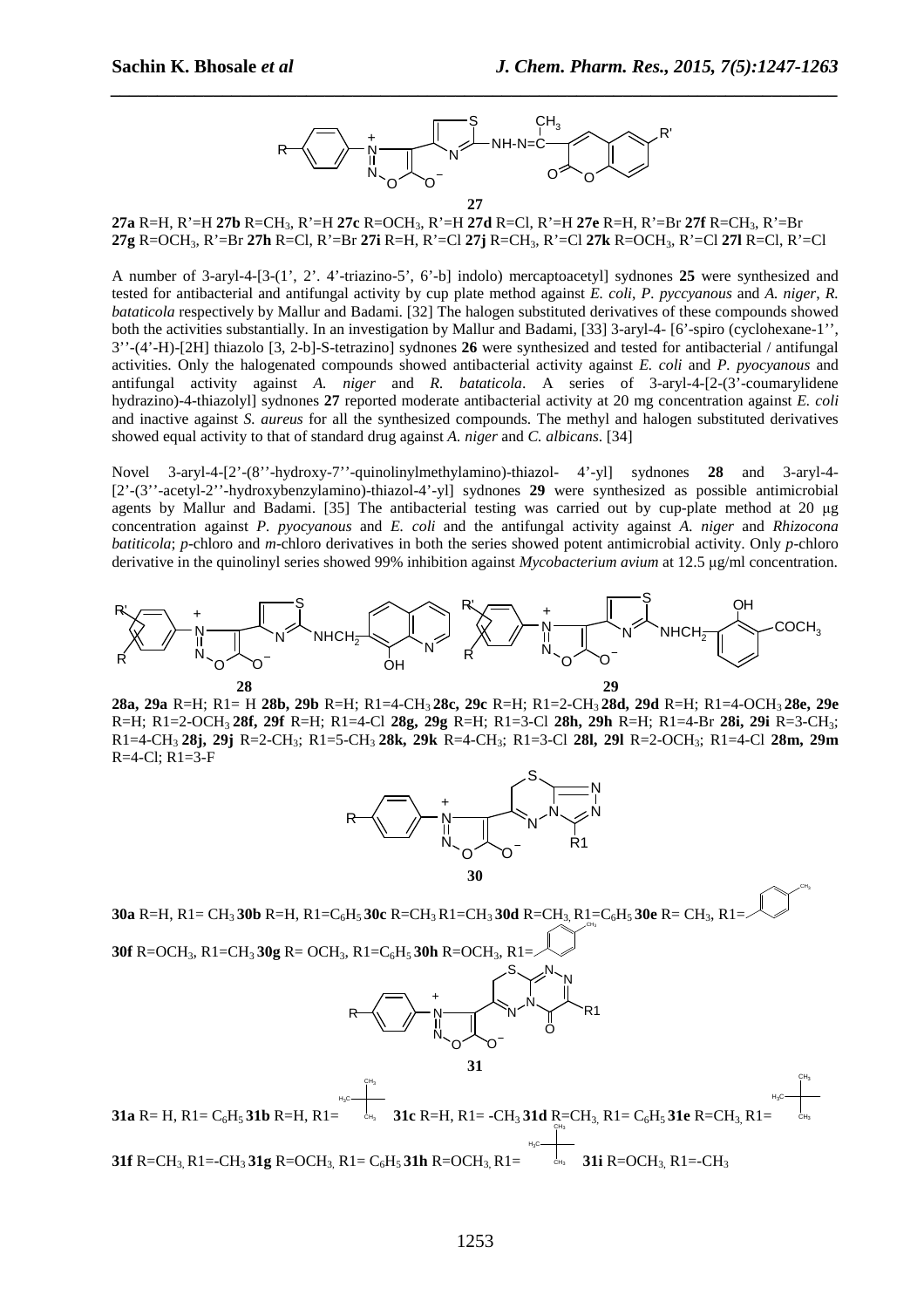A series of 4-[3-methyl/aryl-7H-S-triazol [3, 4-b] [1, 3, 4] thiadiazin-6-yl]-3-arylsydnones **30** were synthesized and evaluated for antibacterial and antifungal activities by Yelamaggad *et al*. [36] Some of the compounds showed the antibacterial activity against *S. aureus* and *E. coli* equivalent to standard drug, while no compound showed inhibition against fungi *C. albicans* and *A. niger.* Synthesis of a series of 3-substituted-7- (3-aryl-4-sydnonyl-8H-1, 2, 4-triazin-5-one [3, 4-a] [1, 3, 4] thiadiazines **31** is reported by Kalluraya *et al*. Some derivatives showed good activity against *S. aureus* and moderate activity against *E. coli*. Sydnone derivatives of chalcone moiety **32** were prepared by Moustafa and Eisa [37] from 3-(3-acetylphenyl) sydnones. These compounds showed moderate antimicrobial activity.

*\_\_\_\_\_\_\_\_\_\_\_\_\_\_\_\_\_\_\_\_\_\_\_\_\_\_\_\_\_\_\_\_\_\_\_\_\_\_\_\_\_\_\_\_\_\_\_\_\_\_\_\_\_\_\_\_\_\_\_\_\_\_\_\_\_\_\_\_\_\_\_\_\_\_\_\_\_\_*



**32a** Ar= Ph, R=H **32b** Ar=Ph, R=4-Cl **32c** Ar=Ph, R=4-CH3 **32d** Ar=Ph, R=4-OCH3 **32e** Ar=Ph, R=2-Cl **32f** Ar=Ph, R=2-CH3 **32g** AR=Ph, R=3- OCH<sup>3</sup>





Mallur and Badami synthesized a series of 3-aryl-4-(2'-benzimidazolmercaptoacetyl) sydnone (33, R =H, 4-CH<sub>3</sub>, 4-Cl, 3-Cl, 2-CH<sub>3</sub>); the halogen substituted derivatives showed potent antibacterial and antifungal activity. [38] Compounds of series, 3-aryl-4-(5-aryl-2-pyrazolin-3-yl) sydnone (3**4**, R = H, OCH3; R1 = H, OCH3) and 3-aryl-4-(5-aryl-3-isoxazolyl) sydnone (**35**, R = H, OCH3; R1 = H, OCH3) were synthesized and screened for antibacterial, antifungal, anti-inflammatory, analgesic activities and some of the compounds have shown potent activity. [39] Several sydnone derivatives, 4-[(3-aryl) propenyl] phenylsydnones **36** were synthesized and screened for antibacterial, fungicidal and antibacterial activities along with their chalcone intermediates by Pilli *et al*. [40] All compounds are much more potent against *Gram-negative* bacteria than *Gram-positive bacteria.* The intermediate N-nitroso-N-[4-[3-(2-pyridyl) propenyl-1-oxo] phenyl] glycine **37** was active against *C. albicans*. Several 3-[4'-alkoxyphenyl] ( $38a$ , R=Pr, Bu, R<sub>1</sub>=H) and 3-[4'-arylalkoxyphenyl] ( $38b$ , R=PhCH<sub>2</sub>, 4-ClC<sub>6</sub>H<sub>4</sub>CH<sub>2</sub> 3-MeC<sub>6</sub>H<sub>4</sub>CH<sub>2</sub>, R<sub>1</sub>=H) sydnone and their 4-acetyl and 4-bromo derivatives (38c, d R1 = COCH<sub>3</sub>, Br) have been synthesized by Dhruv *et al*. and shown moderate antimicrobial activity. [41] The different heteroaromatic rings were developed at the 4-position of the phenyl nucleus of 3-phenylsydnone to give 3-[4-(2, 5-dimethylpyrrol-1-ylaminocarbonyl)]phenylsydnones**39**,3-[4-(5-amino-4-ethoxycarbonyl-3-methylsulfonylpyrazol) -1-ylcarbonyl)]–phenylsydnones, **40** and 3-[4-(1, 3, 4-oxadiazol-2-yl)]-phenylsydnones **41** showed moderate antimicrobial activity. [42] Hydrazones **42** and symmetrical azines **43** of 4-acetyl-3-phenylsydnones were prepared and screened for antibacterial and antifungal activities by Shinge *et al*. [43] In both the series, compounds with halogen substitution on phenyl ring exhibited potent antibacterial activity against *E. coli* and *Pseudomonas pyocyanous*. Only the methyl substituted analogs in hydrazone series showed potent activity against *A. Niger* and *R. bataticola*. The *m*-chloro derivative in azine series showed moderate activity against *R. bataticola*. Some 4-(1, 2, 3-thiadiazol-4-yl)-3-arylsydnones (**44**, R= H, 2-CH3, 4-Cl) have been synthesized by Patil *et al* <sup>44</sup> and have shown moderate antibacterial and antihemostatic activity. [44]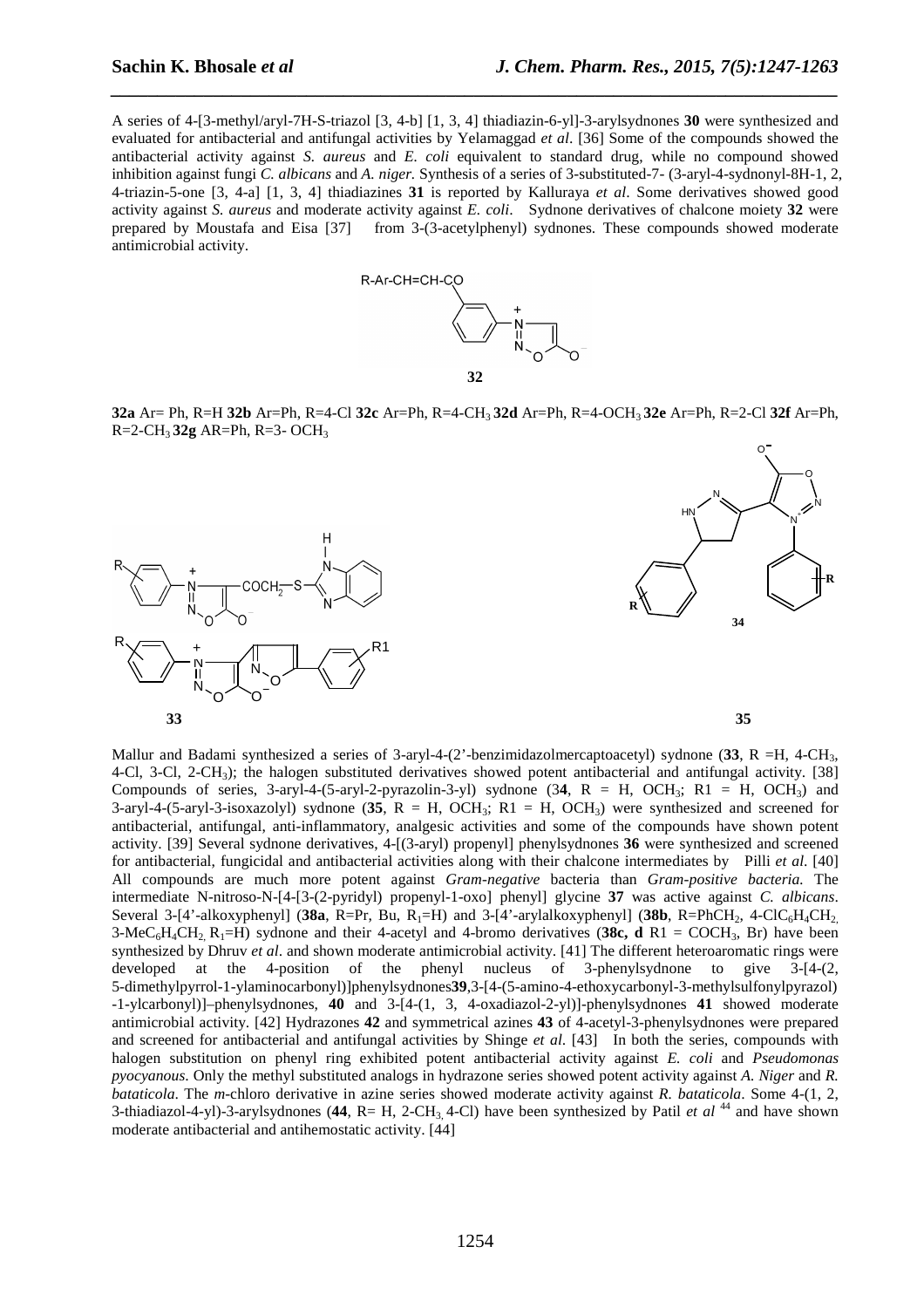

**42a**, **43a** R1=H, R2=H**42b**, **43b** R1=H, R2=4-CH3**42c**, **43c** R1=H, R2=2-CH3**42d**, **43d** R1=H, R2=4-OCH3 **42e, 43e** R1=H, R2=2-OCH3**42f, 43f** R1=H, R2=4-Cl**42g, 43g** R1=H, R2=3-Cl **42h, 43h** R1=H, R2=4-Br **42i, 43i** R1=H, R2=4-CO2CH3 **42j, 43j** R1=H, R2=4-CO2C2H5 **42k, 43k** R1=3-CH3, R2=4-CH3 **42l, 43l** R1=2-CH3, R2=5-CH3 **42m, 43m** R1=4-CH3, R2=3-Cl **42n, 43n** R1=2-OCH3, R2=4-Cl **42o, 43o** R1=4-Cl, R2=3-F

#### **Antitubercular activity:**

Bismesoionic compounds, 3-[4/3-(2-Sulphido-5H-1,3,4-thiadiazolium-4-carbonyl)phenyl]sydnones (**45a, 45b**) and 3-[4/3-(5-Methyl-2-sulphido-1,3,4-thiadiazolium-4-carbonyl)phenyl]sydnones (**46a, 46d**), 3-[4/3-(5-Phenyl -2-sulphido-1,3,4-thiadiazolium-4-carbonyl)phenyl]sydnones(**46b, 46e**), 3-[4/3-(5-o-Nitrophenyl-2-sulphido -1,3,4-thiadiazolium-4-carbonyl)phenyl]sydnones (**46c, 46f**) have been synthesized from 3-[(4/3-(hydrazine carbonyl)phenyl] sydnones. Among these only **45a** exhibited *in vitro* antitubercular activity and all compounds **45, 46** showed potent antimicrobial activity. [45] Antitubercular activity possibly due to its lipophilicity and the ability to penetrate into the cell membrane.



#### **Analgesic, anti-inflammatory and antiarthritic agents:**

4-[1-oxo-(3-substituted aryl)-2-propenyl]-3-phenyl sydnones **47** and 4-[1-oxo-(3-substituted aryl)-2-propenyl]-3-(4-methoxyphenyl) sydnones **48** showed significant analgesic, antiarthritic and anti-inflammatory activities. [46] Some of the compounds also showed antiarthritic (adjuvant induced arthritis in rats) activities. 3-tertiary amino-4-tertiary amino methyl sydnone derivatives **49** and 3-hydrocarbon-4-tertiary amino methyl sydnones **50** showed analgesic activity. [47, 48] 3-arylthioalkyl-4-optionally substituted sydnones **51** showed anti-inflammatory and antibacterial activity. [49] 3, 4-disubstituted alkyl sydnones **52** also showed anti-inflammatory activity. [50]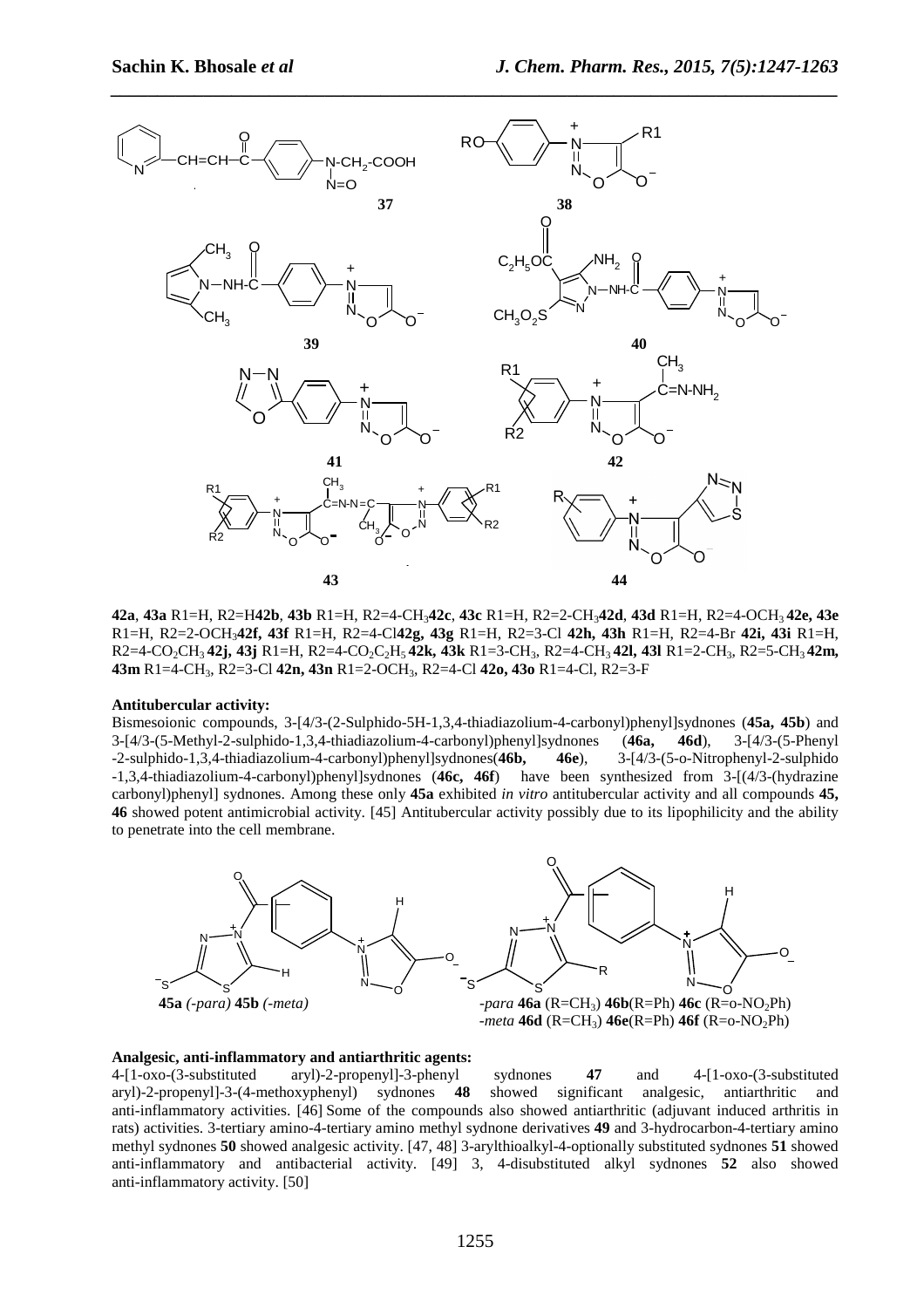

**48(i)** Ar=Ph, Ph, Ph, Ph, Ph, Ph, Ph, Ph, Ph, Ph, Ph, 2-furyl, 2-thienyl R=H, 4-CH3, 4-CH (CH3)2, 4-OCH3, 2,  $4-(OCH<sub>3</sub>)<sub>2</sub>$ ,  $4-NHCOCH<sub>3</sub>$ ,  $4-Br$ ,  $4-Cl$ ,  $2$ ,  $4-Cl<sub>2</sub>$ ,  $4-F$ ,  $4-NO<sub>2</sub>$ ,  $H$ ,  $H$ 



**49**  $R_1$  and  $R_2$  = methyl, allyl or pyrrolidino,  $R_1 + R_2$  = morpholino or piperidino,  $R_3$  and  $R_2$  = alkyl (C<sub>1</sub>-C<sub>5</sub>), allyl or benzyl,  $R_3$  +  $R_2$  = morpholino, piperidino, 4-benzylpiperazino hexamethylenimino, 4-formylpiperazino, hexamethylenipiperolino or pyrrolidino

**50**  $R_1$ =Hydrocarbon  $C_1$ - $C_6$  atoms,  $R_2$  and  $R_3$ = $C_1$ - $C_5$  alkyl,  $C_2$ - $C_5$  alkenyl,  $C_7$ - $C_9$ =aralkyl,  $-NR_2R_3 = 5-7$  membered heterocyclic ring are analgesics of low toxicity in mammals





Analgesic effect was observed in a number of 3-aminoalkyl sydnones by Bruzzese *et al* [51], particularly with 3-diethylaminoethyl-4-methylsydnone **53** and 3-morpholinyl ethylsydnone **54**. They also noted hypoglycemic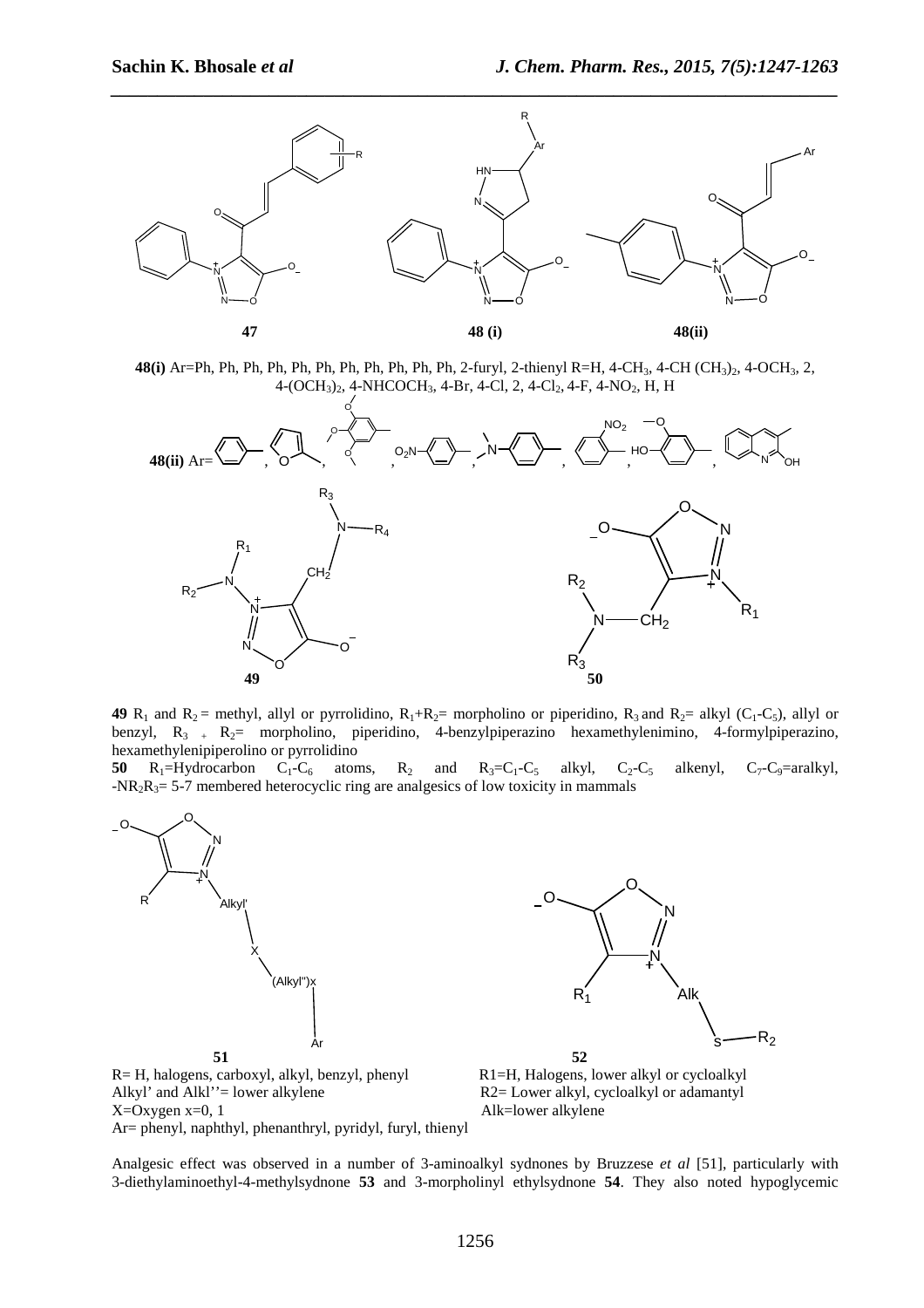activity for several compounds in the series.



*\_\_\_\_\_\_\_\_\_\_\_\_\_\_\_\_\_\_\_\_\_\_\_\_\_\_\_\_\_\_\_\_\_\_\_\_\_\_\_\_\_\_\_\_\_\_\_\_\_\_\_\_\_\_\_\_\_\_\_\_\_\_\_\_\_\_\_\_\_\_\_\_\_\_\_\_\_\_*

In an extensive study, Satyanarayana and Rao [52] synthesized 4-[5-(substituted aryl)-4, 5-dihydro-1H-pyrazol-3-yl]-3-phenyl sydnones **55** as analgesic, anti-inflammatory and antiarthritic agents. 3-aryl-4-[1'-substituted-2'-H-4',5'-dihydro-4'-(3,4-methylenedioxyphenyl)-3'-oxo-indazolin-6'-yl] sydnones **56** were synthesized by Kalluraya and Rahiman [53] and the compounds with *o*-chlorobenzoyl moiety showed significant anti-inflammatory and analgesic activity.

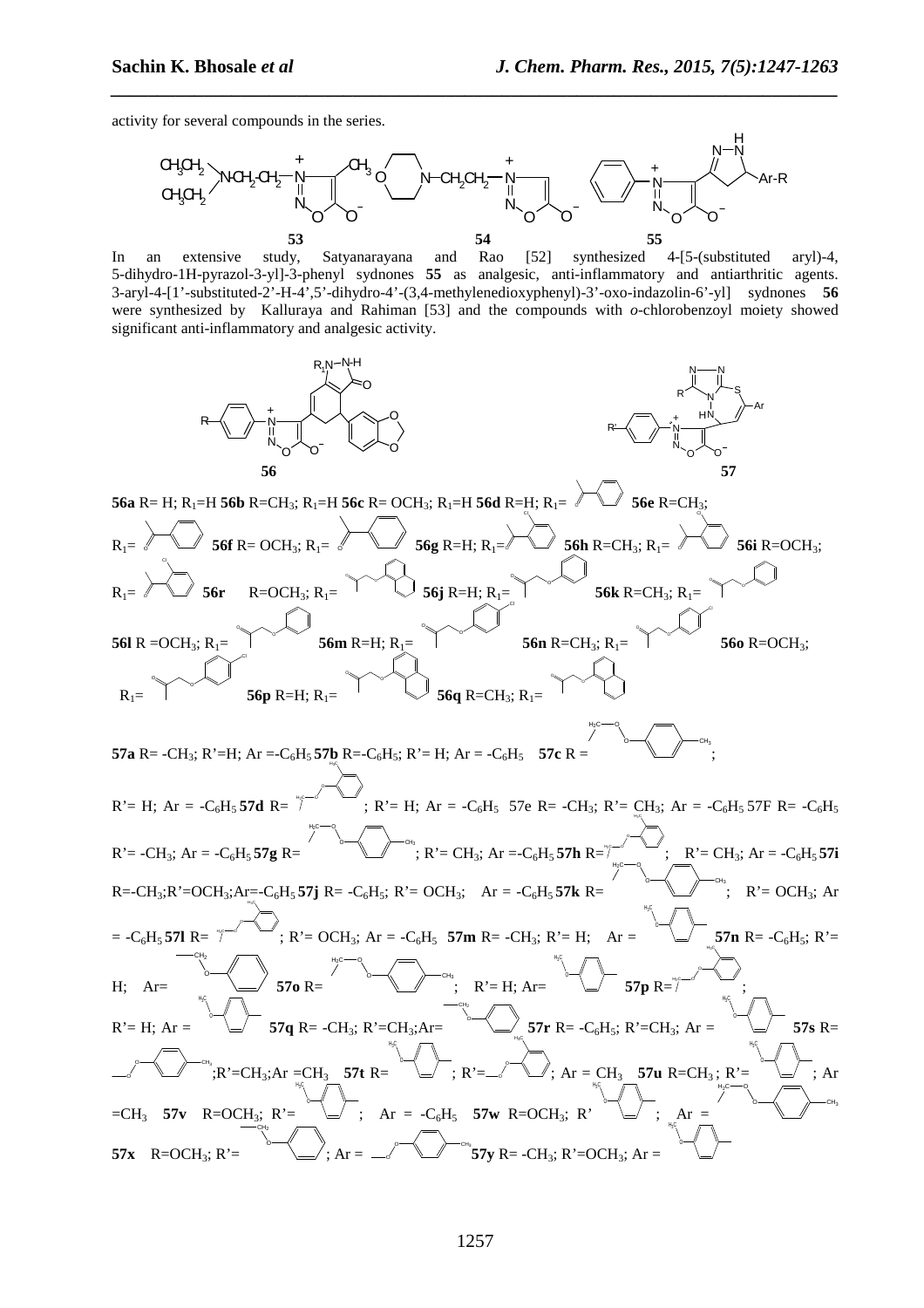3-substituted-6-(3-arylsydnonyl)-8-aryl-1,2,4-triazolo[3,4-b][1,3,4]thiadiazepines **57** were synthesized and evaluated for analgesic, anti-inflammatory and anthelmintic activities by Kalluraya *et al*. Some compounds have shown good analgesic and anti-inflammatory activities but excellent anthelmintic activity comparable to standard drug. [54] In the series 3-[4-[2,3-dihydro-2-(substituted aryl)-1,5-benzothiazepin-4-yl]sydnones **58**, only the phenyl substituted derivatives showed significant anti-inflammatory activity in carrageenan induced rat paw edema model. [55]

*\_\_\_\_\_\_\_\_\_\_\_\_\_\_\_\_\_\_\_\_\_\_\_\_\_\_\_\_\_\_\_\_\_\_\_\_\_\_\_\_\_\_\_\_\_\_\_\_\_\_\_\_\_\_\_\_\_\_\_\_\_\_\_\_\_\_\_\_\_\_\_\_\_\_\_\_\_\_*



**58a** Ar =Ph; R= H **58b** Ar=Ph; R=4-CH 3 **58c** Ar=Ph; R=4-OCH<sub>3</sub> **58d** Ar=Ph; R=2, 4-(OCH3)<sup>2</sup> **58e** Ar=Ph; R=4-NHCOCH<sup>3</sup>

**58f** Ar=Ph; R=4-Cl **58g** Ar=Ph; R=3-Cl **58h** Ar= Ph; R=4-N (CH3)2 **58i** Ar= Ph; R=2-Cl **58j** Ar=PH; R=2, 4-Cl<sup>2</sup> **58k** Ar=Ph; R=4-F **58l** Ar=2-furyl; R= H **58m** Ar=2-thienyl; R= H



**59a** R=H, R'=H **59b** R=NO2, R'=H **59c** R=Br, R'=H **59d** R=H, R'=CH3 **59e** R=NO2, R'=CH3 **59f** R=Br, R'=CH<sup>3</sup> **59g** R=H, R'=OCH<sub>3</sub> **59h** R=NO<sub>2</sub>, R'=OCH<sub>3</sub> **59i** R=Br, R'=OCH<sub>3</sub>

Kalluraya *et al*., synthesized a series of 3-aryl-4-[substituted piperonylidenehydrazino-4-thiazolyl] sydnones **59** and evaluated for biological activities. Most of the compounds showed potent anti-inflammatory activity, but in acetic acid induced test none of the compounds showed significant analgesic activity. In anthelmintic screening against earthworms, the compound bearing nitro and methoxy substituents showed potent activity. [56]

4-(arylsydnonyl)-2-(4-arylhydrazono-3-methyl-5-oxo-2-pyrazolin-1-yl) thiazoles 6**0** showed significant anti-inflammatory activity comparable with that of standard drug ibuprofen. Compounds containing chlorine and carboxylic substituents are more active. Few showed marked analgesic activity while most of the compounds showed promising CNS depressant activity comparable with that of standard drug pentobarbitone. [57] Triazolothiadiazines with aryl sydnone at sixth position **61** were synthesized by Kalluraya and Rahiman. Several compounds showed anti-inflammatory activity. [58]



3-[4-(diethylamino)phenyl]-4-substituted-1-ylsulfonyl) sydnone and 4-acetyl-3-(4-chlorophenyl) sydnone showed promising antibacterial and anti-inflammatory activities. [59] Anti-inflammatory activity may be possibly through interference with synthesis of prostaglandins by blocking the enzyme *cyclooxygenase* (COX) and or *lipoxygenase enzymes* in the second phase of inflammation.

## **Miscellaneous activities**

Compound **62** synthesized with the integration of 1, 2, 4-triazole ring with 1, 2, 4-triazine-5-one, has been developed from 3-arylsydnones and proved antihaemostatic activity. [60] Coumarins (2H-1-benzopyrans) possess a variety of biological activities such as antibacterial, antifungal, antimicrobial, anticancer, antiulcer and antifeedant. It was also found that coumarins display a very strong anti-invasive activity

*in vitro* against human mammary carcinoma cells. Further biological screening of synthesized compound 3-[(7-Acetoxy-4-methylcoumarin-8-yl)-methyl] sydnone **62a** may show related potential activities. [61] Mesocarb is a mesoionic sydnone imine, shown to act as dopamine reuptake inhibitor which is slow in action but longer lasting and less neurotoxic than dextroamphetamine. Mesocarb is still used for a variety of applications; which include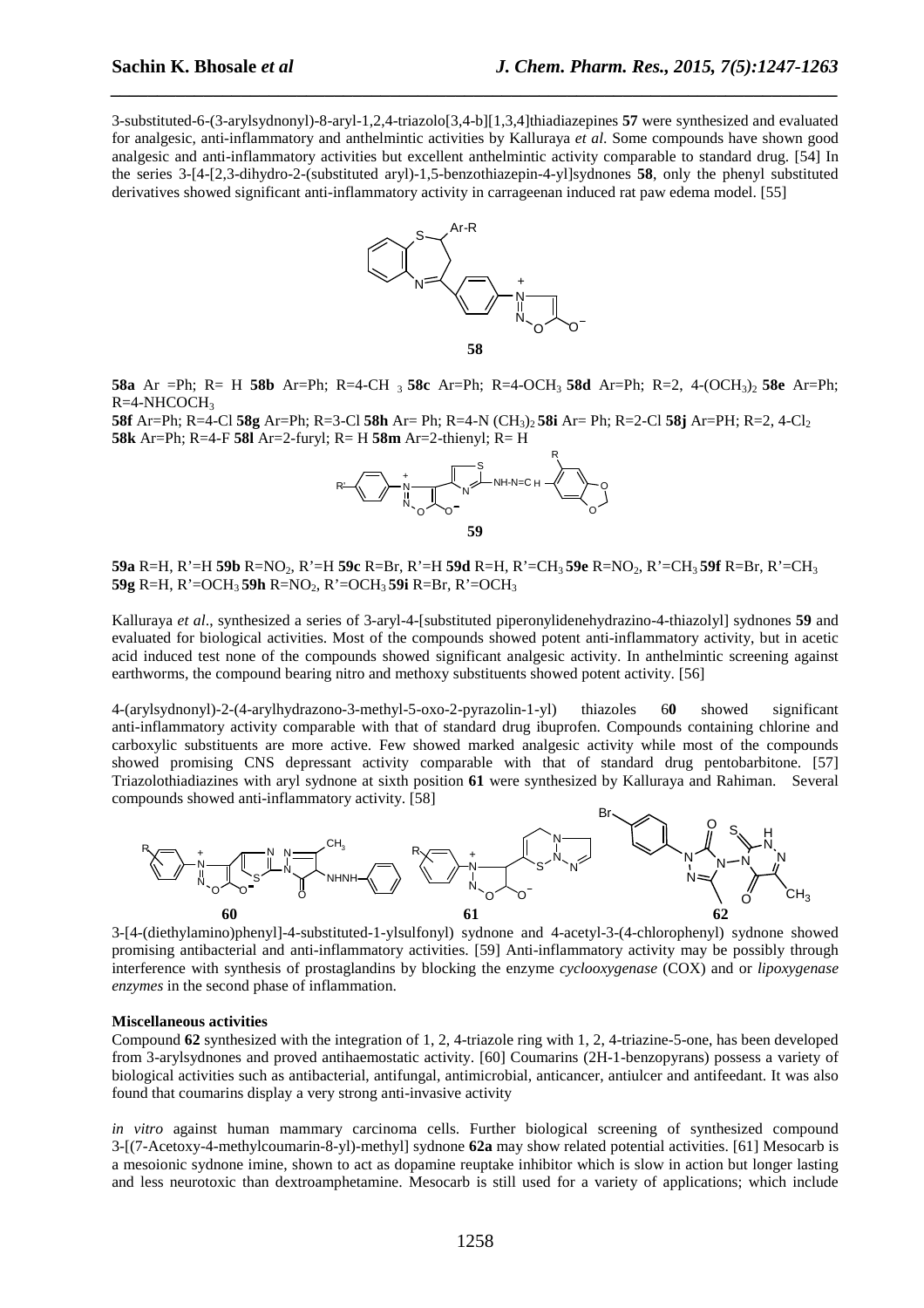counteracting the sedative effects of benzodiazepine drugs, increasing workload capacity and cardiovascular function, treatment of hyperactivity in children as a nootropic, and as a drug to enhance resistance to extremely cold temperature. It is also listed as having antidepressant and anticovulsant properties. A number of 3-substituted sydnones **63,** viz, 3-aryl compounds showed ascaricidal activity. [62]

*\_\_\_\_\_\_\_\_\_\_\_\_\_\_\_\_\_\_\_\_\_\_\_\_\_\_\_\_\_\_\_\_\_\_\_\_\_\_\_\_\_\_\_\_\_\_\_\_\_\_\_\_\_\_\_\_\_\_\_\_\_\_\_\_\_\_\_\_\_\_\_\_\_\_\_\_\_\_*





**63a** R= H, R'=H **63b** R=2-Cl, R'=H **63c** R=3-Cl, R'=H **63d** R=4-Cl, R'=H **63e** R=2, 4-Cl2, R'=H **63f** R=3, 4-Cl2,  $R' = H$ 

**63g** R=4-Br, R'=H **63h** R=4-NO2, R'=H **63i** R=4-CH3, R'=H **63j** R=4-OCH3, R'=H **63k** R=2-C2H5, R'=H **63l**  R=C6H5, R'=CH3 **63m** R=C6H5, R'=NO2 **63n** R=C6H5, R'=Cl **63o** R=C6H5, R'=Br **63p** R=CH3, R'=H **63q**   $R=C_6H_5CH_2$ ,  $R'=H$ 

Some sydnone imines were found to be useful for the treatment and prophylaxis of cardiovascular diseases such as angina pectoris and hypertension.[63] A number of 3-alkyl sydnones were found to be potent CNS stimulants by Kier *et al.*[64] The 3-*sec*-butylsydnone **64** was found to be a powerful respiratory stimulant in a heavily barbitalised dog.

#### **Recent medicinal uses of sydnone derivatives**

Reactions of *ortho*-alkynylphenyl sydnones **65** with various acids result in sydnoquinoline derivatives **66**. Treatment of *o*-alkynylphenylsydnones with trifluoroacetic acid provides novel 3-arylcinnolines **67**. [65]



Indole derivatives were reported for antimicrobial, insecticidal and anthelmintic activities. Compound **68** displayed significant biological spectrum. Derivatives of structure **69** may be used as dopamine receptor inhibitors. [66]

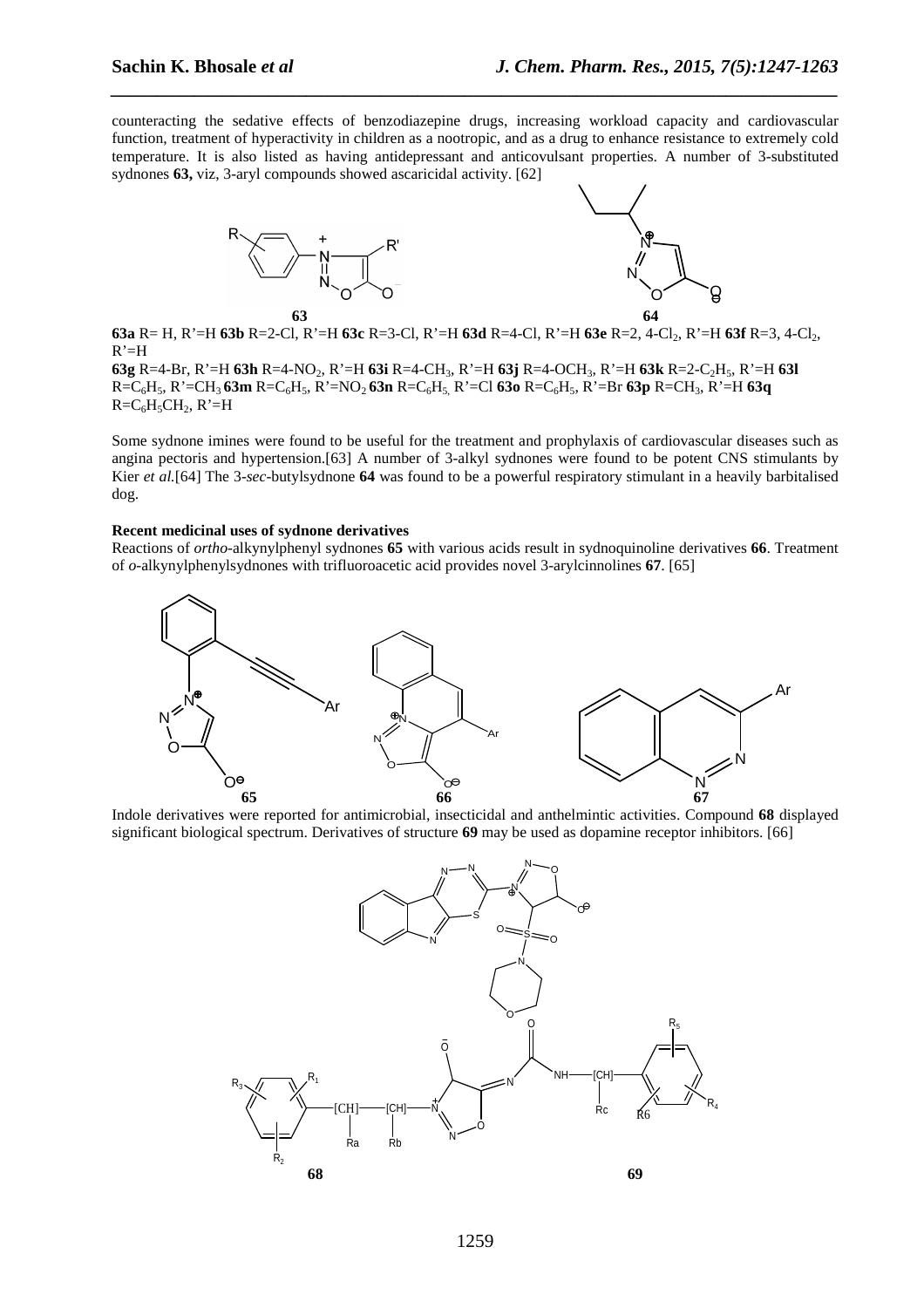Wallace et al described the reaction of a phenyl sydnone 1, 3-dipole with a bicyclononyne dipolarophile. This strain-promoted reaction proceeds without transition metal catalysis in aqueous buffer, at physiological temperature and pressure with a rate comparable to that of other bioorthogonal reactions. They also demonstrate the quantitative and specific labelling of a genetically encoded bicyclononyne with a sydnone fluorophore conjugate **70**, demonstrating the utility of this approach for bioorthogonal protein labelling.[67] Compound **71** and **72** showed highest activity against *S.aureus*, *B.subtilis*, *P.aeruginosa* and *E.coli*. Both compounds have phenyl group at 2nd position and methyl group at 4th position. [68]

*\_\_\_\_\_\_\_\_\_\_\_\_\_\_\_\_\_\_\_\_\_\_\_\_\_\_\_\_\_\_\_\_\_\_\_\_\_\_\_\_\_\_\_\_\_\_\_\_\_\_\_\_\_\_\_\_\_\_\_\_\_\_\_\_\_\_\_\_\_\_\_\_\_\_\_\_\_\_*



Amide benzotriazole derivatives synthesized from sydnone fragment were reported to display good antitubercular activities. Amino benzotriazole **73** was manifested to be a potent antitubercular agent with better inhibition (MIC=4.5 µg/mL) against *M. tuberculosis* than standard drugs streptomycin (MIC=7.5 µg/mL) and pyrazinamide  $(MIC=10 \mu g/mL)$ . [69]



A series of 4-aryl-2-[3-arylsydnolydine-4-hydrazono-] thiazoles **74** compounds were screened for their antibacterial and antifungal studies. Compounds containing chloro and nitro groups showed promising activity. Quinazoline derivatives condensed with sydnone have been synthesized and evaluated for their antimicrobial activity. Compound **75** possessing nitro group at 4<sup>th</sup> position of phenyl ring at vinyl linkage are found to posses the highest activity against *S. aureus, B. subtilis, E. coli and P. aeruginosa.* [70] Compounds **76** containing coumarinyl sydnone derivatives from 4-methyl-7-hydroxy-8-nitro coumarin were synthesized. The antimicrobial evaluation of the compounds showed that some of them revealed promising broad spectrum antimicrobial activity with respect to standard drug Ampicillin. [71]

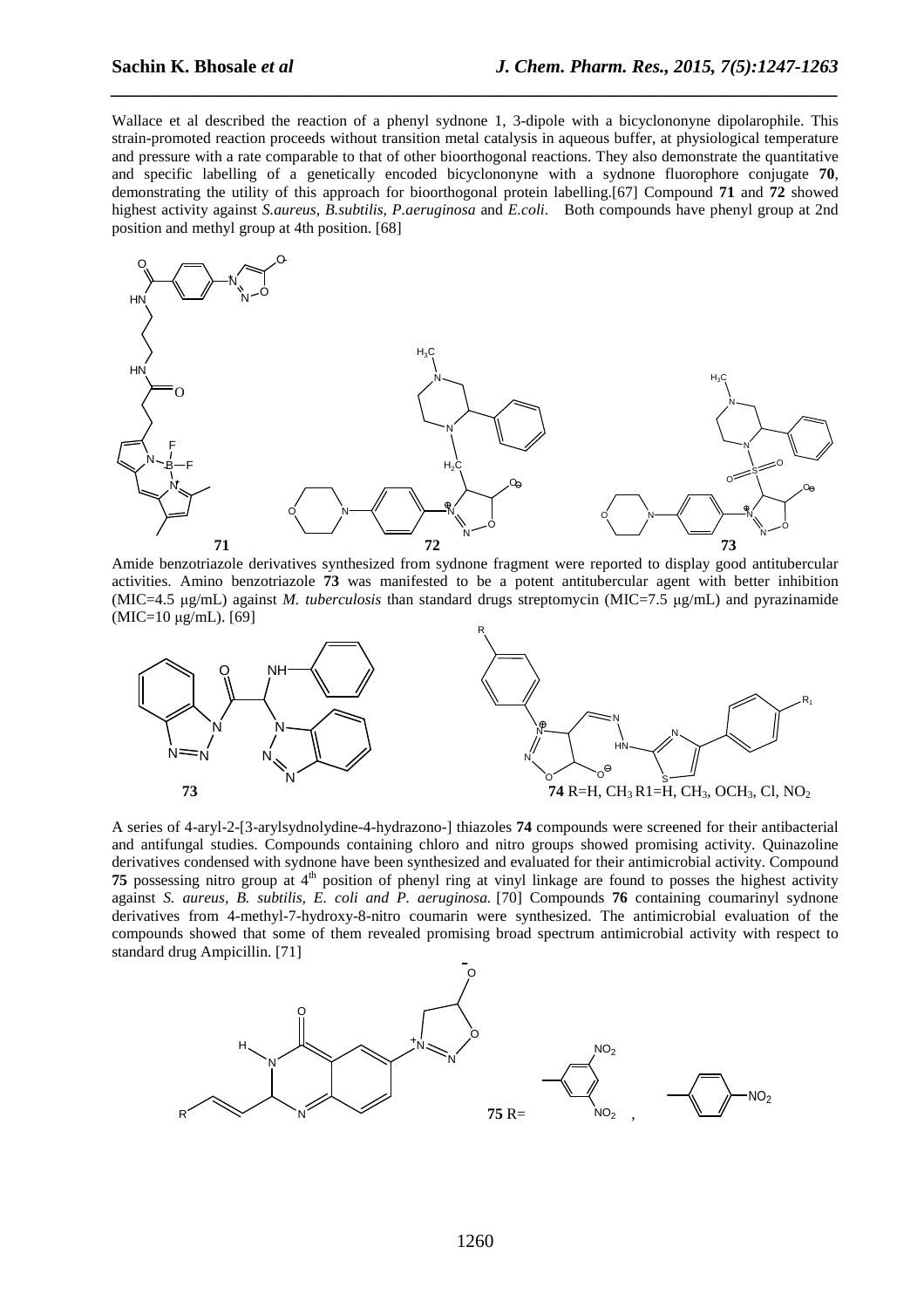

A series of benzophenone oximes appended with sydnone bearing different substituents on aroyl moiety were synthesized to evaluate *in vivo* and *in vitro* for their inhibitory activity against purified phospholipase A2 (PLA2) enzymes from snake venom and human inflammatory pleural and ascites fluid. *In vivo* and *in vitro* inhibition studies were carried out against PLA2. The substituent at the aroyl ring was responsible for enhancing the inhibition towards PLA2 enzymes. The most active interacting compound **77** from *in vitro* inhibition of PLA2 activity showed similar potency in the *in vivo* neutralization of PLA2 induced mouse paw edema and hemolytic activity. Thus, the *in vitro* inhibition correlated well with the *in vivo* inhibition and hence the reported derivatives are therapeutically important anti-inflammatory drugs.[72] A series of novel stilbene-sydnone derivatives were synthesized from methyl anthranilate *via* glycine- and nitrosoglycine derivatives the corresponding 3-(*o*-carbomethoxy phenyl)-4-H/Me/Ph-sydnones were prepared and transformed to stilbenylsydnone derivatives (by Witting reaction with various phosphonium salts) and evaluated for their cytotoxic properties on five cancer cell lines, whereby the *cis*-4-methyl-3-[2-[2-(4-methylphenyl) ethenyl] phenyl] sydnone **78** and *cis*-4-phenyl-3-[2-[2-(4-chlorophenyl) ethenyl]-phenyl] sydnone **79** showed the most pronounced activity.[73] Several 2-[{(4-Substituted-1-sulphonyl) Sydnon-3-yl}]-1, 3, 4-thiadiazino (6, 5-b) indoles **80** have shown antimicrobial and antihelmintic activity. [74]



#### **CONCLUSION**

This review shows that sydnones are highly versatile and robust members of the mesoionic class of hetero aromatic compounds. They possess an array of remarkable chemical and physicochemical properties, as well as a variety of biological activities. Due to the large variety of structures that have been tested so far it is difficult to establish SAR. Maximum structural modification takes at N-3 and C-4. The most explored properties of sydnones are antitumour, antimicrobial, antioxidant, antiinflamatory-analgesic activities. In this area, the presence of substituents (aromatic/alliphatic/heterocyclic) especially at N-3 and C-4 has proven to adopt an essential role on the molecules efficiency. Different substituents and their positions on phenyl ring differently influence DPPH activity and therefore, may provide clues to design and develop better free radical scavenging sydnones with multiple activities and same pattern can be applied for a series of different compoundswith different biological activities. With respect to their functionalisation, modern techniques such as metal catalysed cross-coupling and direct arylation processes have been found to be directly applicable to these unusual compounds like they are to the more common heteroaromatic substrates. The cycloaddition of alkene and alkynes with sydnones consistently gives pyrazole products. To conclude, some of the ascertained properties of sydnones are fairly promising and deserve further investigation in the attempt of finding new therapeutic alternatives.

## **Acknowledgement**

The authors acknowledge S. M. B. T. College of Pharmacy, Nandi Hills, Dhamangaon, 422403.Tah: Igatpuri, Dist: Nashik (MH) India and JNTU Hyderabad, Ms. Nirmala Shinde for encouragement and suggestions.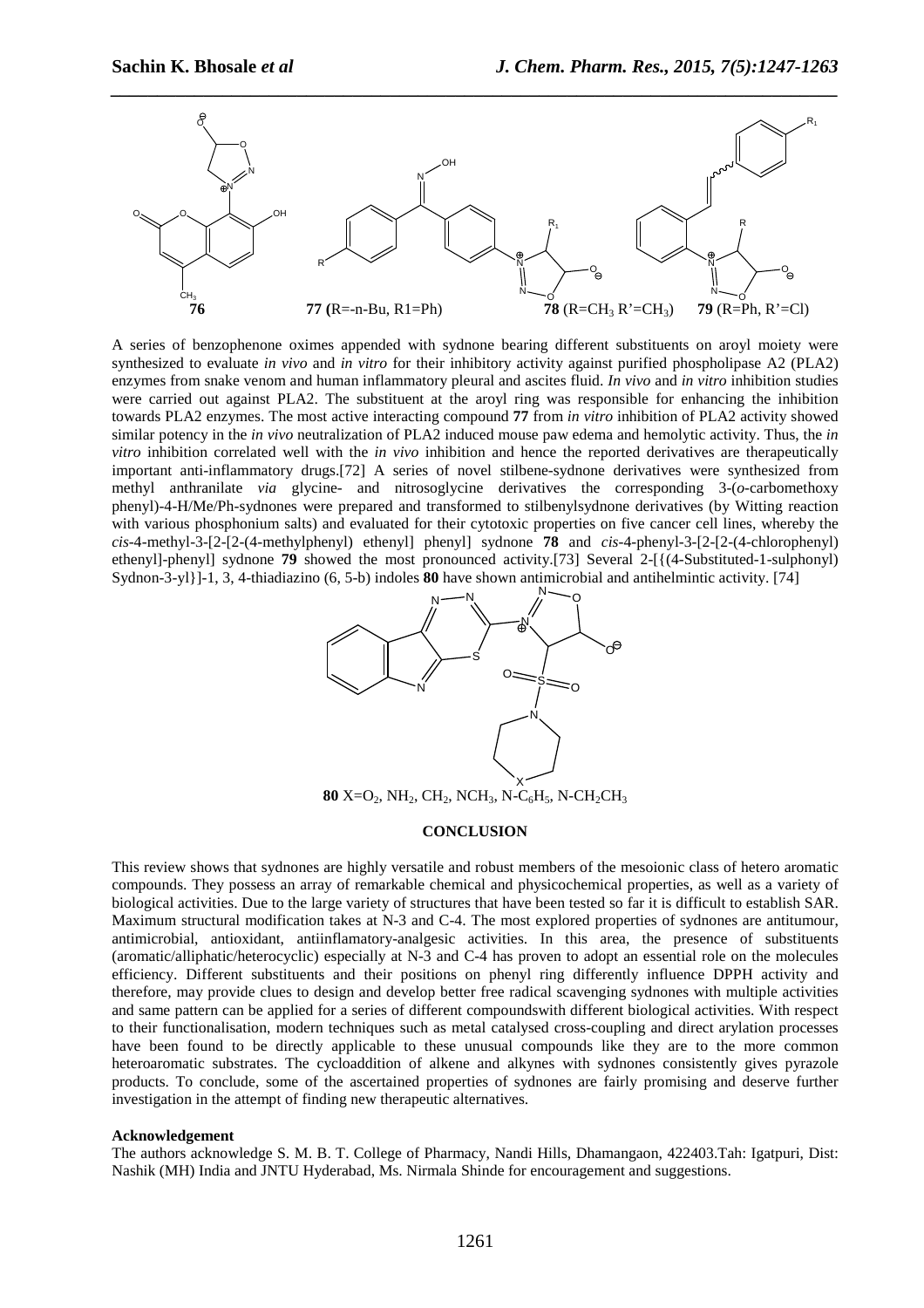# **REFERENCES**

*\_\_\_\_\_\_\_\_\_\_\_\_\_\_\_\_\_\_\_\_\_\_\_\_\_\_\_\_\_\_\_\_\_\_\_\_\_\_\_\_\_\_\_\_\_\_\_\_\_\_\_\_\_\_\_\_\_\_\_\_\_\_\_\_\_\_\_\_\_\_\_\_\_\_\_\_\_\_*

[1] AD McNaught; A Wilkinson, IUPAC Compendium of Chemical Terminology. **1997**, 67, 1370

- [2] AD McNaught; A Wilkinson, IUPAC Compendium of Chemical Terminology. **1997**, 67**,** 1371
- [3] W Baker; WD.Ollis; V.D.Poole, *J. Chem. Soc*. **1949**, 307
- [4] W Baker; WD Ollis; VD Poole, *Chem. Ind*. **1955**, 910
- [5] W Baker; WD Ollis; VD Poole*, J. Chem. Soc*. **1950**, 1542
- [6] WD Ollis; CA Ramsden, *Advanced Het. Chem*. **1976**, 19, 121
- [7] N Dennis; AR Katritzky, Y Takeuchi, *Angew Chem. Internat. Ed*. **1976**, 15
- [8] CA Ramsden; *JCS Chem. Commun*. **1977**, 109

[9] SG Mallur; AK Tiwari; RB China, RK Suresh, AA Zehra, BS Sastry, RJ Madhusudana, *Indian J. Chem*. **2007**, 46B , 1686-1689

[10]a) CV Greco; WH Nyberg; CC Cheng, J. Med. Pharm. Chem. **1962**, 91, 861–865 b) WH Nyberg, CC Cheng, *J. Med. Chem.* **1965**, 8, 531

- [11]HU Daeniker; J Druey, *Helv. Chim. Acta.* **1957**, 40, 918
- [12] SK Bhosale; SR Deshpande, and RD Wagh*, J. Chem. Pharm. Res*. **2012**, 4,1185-1199.
- [13] K Satyanarayana; SR Deshpande, B Subbarao, MNA. Rao, *Indian J. Pharm. Sci*., **2004**, 66, 679
- [14] CS Dunkley; CJ Thoman, *Bioorg. Med. Chem. Lett.,* **2003**, 13, 2899
- [15] N Grynberg; R. Gomes, T. Shinzato, A. Echevarria, *J. Miller. Anticancer Res*., **1992**, 12, 1025-1028
- [16] MHShih; KF Ying, *Bioorg. Med. Chem*. **2004**, 12, 4633-4643
- [17] FHC Stewart, *J. Chem. Soc.,* **1963**, 701-706
- [18] RAW Hill, LE Sutton, *J. Chem. Soc*., **1949**, 746
- [19] TM Ivanova; VG Yashunski, *Theochem*. **1982**, 4, 327
- [20. J Applegate; K Turnbull, *Synthesis*. **1988**, 1011
- [21] LB. Kier; D Dhawan, MJ Fregly, *J. Pharm. Sci*., **1964**, 53, 677
- [22] MJ Fregly; LB Kier; D Dhawan, *Toxicol. Appl. Pharmacol*. **1964**, 6, 529
- [23] H Barnighausen; F Jellinck, J Munnick, AVos*, Acta Cryst*. 16, **1963**, 471
- [24] PR Latthe; PS Shinge, BV Badami, PB Patil, SN Holihosur, *J. Chem. Sci*., **2006**, 118, 249-256.
- [25] ST Asundaria, NS Patel, KC Patel*. Org. Commun*., **2010**, 3, 30-38
- [26] T Isobe, *J. Org. Chem*., **1999**, 64, 6989
- [27] CK.Hosamani; BV Badami, *Indian J. Heterocycl. Chem*. **1998**, 7, 245
- [28] JR Kavali; BV Badami, *IL Farmaco*, **2000**, 55, 406
- [29] B Kalluraya, P Vishwanatha, *Indian J. Het. Chem*. **1998**, 7, 277
- [30]AM Rahiman, B Kalluraya, JC Hegde, *Indian J. Het. Chem*., **2003**, 12, 241
- [31] JR Kavali; BV. Badami, *Indian J. Het. Chem*., **2003**, 12, 249
- [32] SG Mallur; BV Badami, *Indian J. Het. Chem*. **1998**, 8, 159
- [33] SG Mallur BV Badami, *Indian J. Het. Chem*. **1999**, 8, 343
- [34] CK Hosamani, BV Badami, *Indian J. Het. Chem*. **1998**, 7, 245
- [35] SGMallur, BVBadami, *Indian J. Chem*. **2001**, 40B, 742
- [36] (a) CVYelamaggad BV Badami, *Cheminform* **1994**, 25, 44.
- (b) CV Yelamaggad, BV Badami, *Cheminform* **1995**, 26, 29
- [37] MAMoustafa; HM Eisa, *Arch. Pharm*. **1992**, 325, 397
- [38] SG Mallur, BV Badami, *Indian J. Heterocycl. Chem*., **1998**, 7, 229
- [39] SS Khadabadi, GS Puranik, *Indian Drugs*. **1998**, 31, 472
- [40] GH Pilli, C Safak, Abbasoglu, *Arch. Pharm*. **1993**, 326, 559-61
- [41] UR Dhruv, VK Panchal, PB Patel, *J. Indian Chem. Soc*., 69, **1992**, 376-7
- [42] US Hiremath, CV Yelamaggad, BV Badami, GS Puranik, *Ind. J. Chem. Sect*. B. **1994**, 33, 674
- [43] PSShinge, SG Mallur, BV Badami, *J. Indian Chem. Soc*., **2005**, 82, 659
- [44] BMPatil, BV Badami, GS Puranik, *Indian Drugs*. **1995**, 32, 493
- [45] JJ Jogul, BV Badami*, J. Serb. Chem. Soc*., **2006**, 71, 851-860
- [46] a) K Satyanarayana, M. N. A. Rao, *Eur J Med. Chem*. **1995**, 30, 641-645
- b) SR Deshpande, KV Pai, RS. Pai, *Arzneimittelforschung*, **2011**, 61 (3), 180-185
- [47] Y. Imashiro, K.Masuda, U. S. Patent, **1971**, 3, 586-591
- [48] Y Imashiro, K Masuda, U. S. Patent, **1972**, 3, 642,793
- [49] JB Hill, 3-arylthioalkyl-4-optionally substituted sydnones. U.S. Patent, **1975**, 3, 883, 548
- [50] RE Ray, HA Wagner, Anti-inflammatory sydnones. U. S. Patent., **1977**, 4, 79
- [51] a) T Bruzzese, S Casadia, E Marazzi-Uberti, C Turbo, *J. Pharm. Sci*., **1971**, 54, 1042; b) T. Bruzzese, S.
- Casadia, G. Coppi, E. Marazzi-Uberti, *J. Pharm. Sci*. **1965**, 54, 1056
- [52] K Satyanarayana, MNA. Rao, *Eur. J. Med. Chem*. **1995**, 30, 641
- [53] B Kalluraya, MA Rahiman, *Indian J. Chem*., **2003**, 42B, 1141